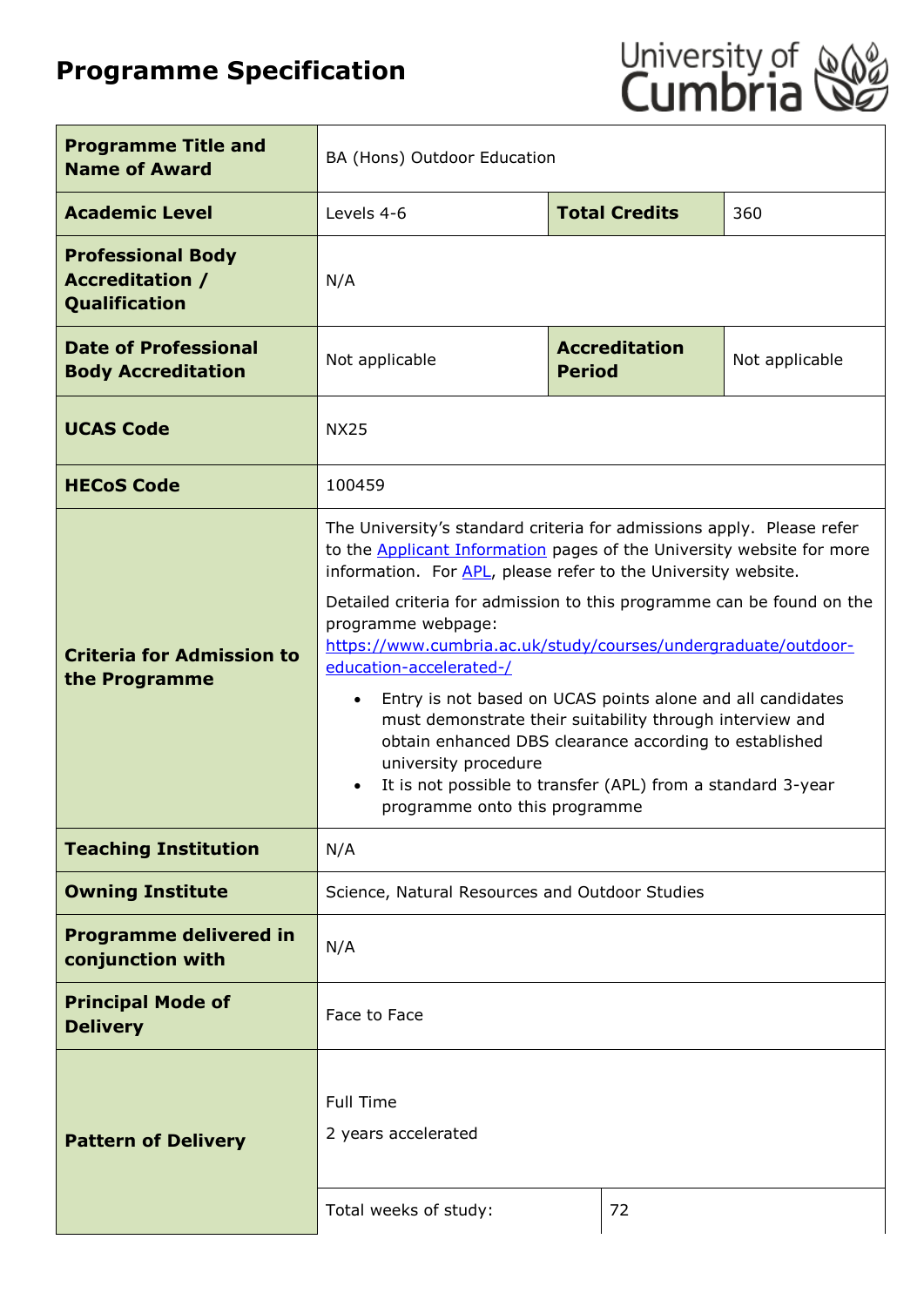|                           | Delivery pattern:                                                                                                     | 2 Years Accelerated |  |
|---------------------------|-----------------------------------------------------------------------------------------------------------------------|---------------------|--|
|                           | Standard semester dates:                                                                                              | No.                 |  |
| <b>Delivery Site(s)</b>   | Ambleside                                                                                                             |                     |  |
| <b>Programme Length</b>   | 2 years                                                                                                               |                     |  |
|                           | You may be awarded one of the following Exit Awards if you fail to<br>achieve the requirements of the full programme. |                     |  |
| <b>Exit Awards</b>        | Certificate of Higher Education in Outdoor Education                                                                  |                     |  |
|                           | Diploma of Higher Education in Outdoor Education                                                                      |                     |  |
|                           | <b>BA Outdoor Education</b>                                                                                           |                     |  |
| <b>Period of Approval</b> | August 2021 to July 2027                                                                                              |                     |  |

This programme has been approved (validated) by the University of Cumbria as suitable for a range of delivery modes, delivery patterns, and delivery sites. This level of potential flexibility does not reflect a commitment on behalf of the University to offer the programme by all modes/patterns and at all locations in every academic cycle. The details of the programme offered for a particular intake year will be as detailed on the programme webpage:

<https://www.cumbria.ac.uk/study/courses/undergraduate/outdoor-education-accelerated-/>

## **Cumbria Graduate Attributes**

Throughout your studies, you will be provided with the skills and knowledge relevant to the global workplace. All successful graduates of the University of Cumbria will be:

- Enquiring and open to change
- Self-reliant, adaptable and flexible
- Confident in your discipline as it develops and changes over time
- Capable of working across disciplines and working well with others
- Confident in your digital capabilities
- Able to manage your own professional and personal development
- A global citizen, socially responsible and aware of the potential contribution of your work to the cultural and economic wellbeing of the community and its impact on the environment
- A leader of people and of places
- Ambitious and proud

#### **Programme Features**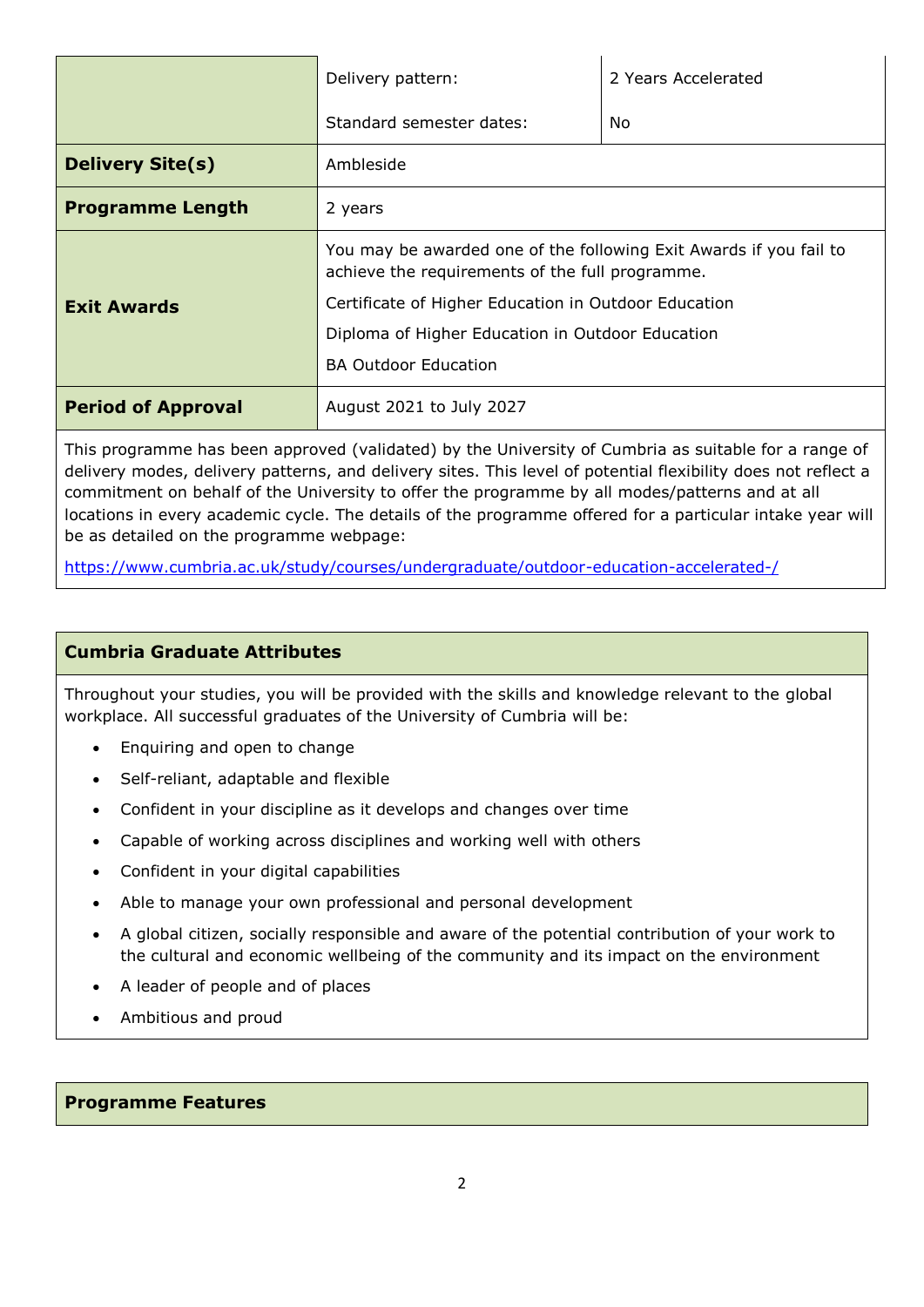For many, outdoor education is seen to be the description of what they do. Outdoor education is about educating but without the constraints of being indoors. Whilst this gives us freedom it also presents challenges on us in terms of how we structure, design and manage our learning experiences, making best use of the seasons and the local environment. As such the programme embraces innovative approaches to learning, teaching and assessment. Traditionally Higher Education programmes have come to a close in the spring term, when the sun comes out! The accelerated nature of the programme design allows you to make the most of these summer months whilst being supported by the academic staff.

Students will be encouraged to take responsibility for their own learning and development, evidenced through the close links developed with the Institute for Outdoor Learning (IOL) and the Registered Practitioner of the IOL scheme (RPIOL). In providing opportunity for the acquisition of practice-based knowledge through delivery of teaching sessions, part-time employment, two extended placements or through voluntary work students will acquire practical experience in outdoor education and be able to further develop the necessary professional and academic skills to make a positive critical and innovative contribution to the field of outdoor education.

Through providing significant opportunities of working with external groups the BA(Hons) Outdoor Education programme is designed to equip you with the key transferable skills that will enable you to transition to post graduate academic study and in future employment. The opportunity to undertake two organised periods of supervised work experience at Level 5 Consider Your Place(ment) and at Level 6 the Place(ment) research module further enhances transferrable skills and develops a network of employment contacts.

This is a unique outdoor programme in which students will have the opportunity to develop a broad range of outdoor and educational skills throughout the modules. These skills will be further developed through our extra-curricular UpSkill programme and the programmes two work placements. Students will apply skilled practice to explore, understand and critically assess many different environments (mountains, rivers, lakes, coasts, underground and Urban, for example). Students will build understanding, knowledge and critical awareness throughout the programme regarding adventurous paradigms, sustainable and ethical challenges. At its heart, this programme helps students learn from outdoor experiences: experientially, from discussion, by reflection, by investigation, by research and by experimentation. Students will develop competences to work with other people, facilitating a range of experiences, working in teams and providing social, educational and environmental leadership. The students' outdoor skills will enable them to gain perspectives and experiences that enable a diversity of ideas and philosophies.

It develops criticality around the concept of outdoor education, exploring key principles such as adventure, environmental sustainability and the role and responsibilities of the contemporary and future outdoor practitioner. Graduates will offer critical perspectives with respect to outdoor practice to reappraise contemporary outdoor education provision, to create ethical, environmentally sensitive yet adventurous outdoor practice.

The BA (Hons) Outdoor Education concentrates on the educational, in its broadest sense, applications of outdoor practice. With focus on the increasing concerns regarding health and wellbeing (obesity and mental health) within the general population, recreation for life, climate change and natural connections, thus making the outdoor education programme more responsive to needs, locally and beyond.

Consultation with the outdoor sector has acknowledged the need to provide graduates with the ability to support schools in offering high quality, progressive outdoor learning experiences for all young people of the coming generation and offer support to the current 'Outdoor Citizen campaign' through working in partnership with the Institute for Outdoor Learning (IOL).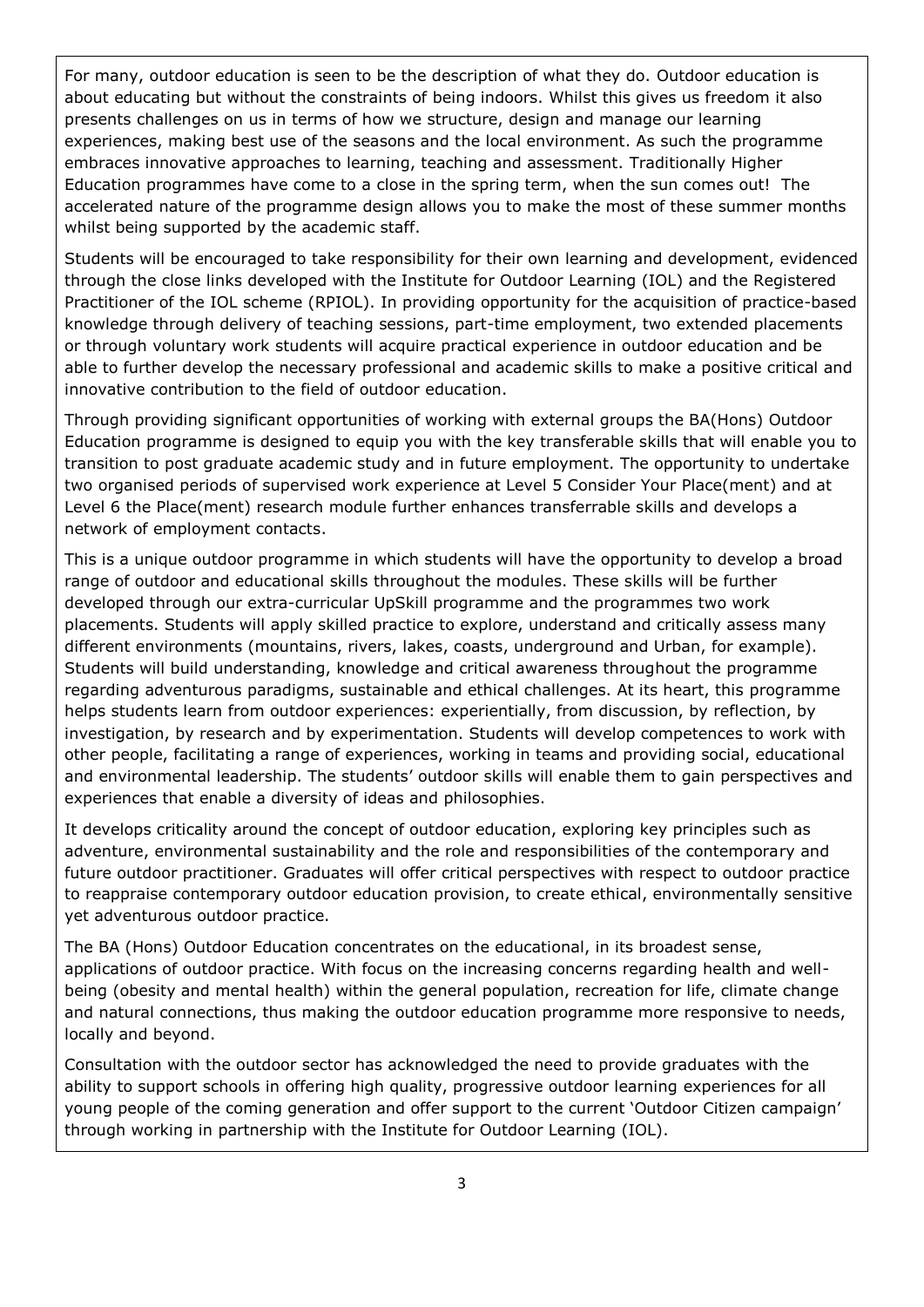Three key external drivers that have influenced the design of the programme are the recommendations from the UK (2020) Step Change report into mentally healthy universities, the 2018 Guild HE report into Wellbeing in Higher Education and A Green Future: Our 25 Year Plan to Improve the Environment Chapter 3 - Connecting people with the environment to improve health and wellbeing. An important message from both the reports is the need for whole university plans that cultivate environments supportive of positive mental health and wellbeing. The principle of a holistic approach to learning with supportive learning communities at the heart is a core pedagogical aspect of this programme. Examples of how this has been embedded within the programme include.

Our induction week is designed to develop cohort cohesion, and peer groups and will introduce you to the broad programme team and other students studying within the Institute and across levels. This philosophy of valuing open and honest dialogue contributes to developing a supportive learning community in which each student should feel valued. The role of the Personal Tutor is key to this, and to time effective sign positing to additional support if and when it is needed. Assessment tasks and deadlines - We have developed a staggered assessment schedule and will use formative assessment to help manage your workload.

The programme is committed to supporting and developing Equality, Diversity and Inclusion (EDI). As well as meeting our legal obligations we seek to adopt good practice in providing an environment where all our students feel welcome and can fulfil their potential. Staff members have been a part of the delivery team of a series of Institute for Outdoor Learning Equality, Diversity and Inclusion (EDI) webinars and links to the presentations and supporting information can be found [here.](https://bit.ly/3pfl8ls) The degree has been written taking heed to the UN Sustainable Development Goals and it is the aspiration of the course to reduce the carbon and ecological footprint of adventurous practice whilst considering the ethical implications. For example, the use of minibuses will be questioned and not just taken as a given. The opportunities for you to examine how Outdoor Education can explore aspects of Education for Sustainability is also a central theme.

Creativity is addressed through modules where it is reflected through the development of opportunities to create original approaches to practice. You will be given the opportunity to develop leadership skills through several core modules including Leading Educational Groups Outdoors and Consider Your place(ment). In addition, you will be encouraged to develop creative responses to your experiences as part of ongoing reflection and assessment tasks.

An Outdoor Education degree is a steppingstone to a variety of life-long and rewarding career options including teaching, outdoor education, outdoor learning tutor, outdoor activity instruction, social enterprise/own business, environmental consulting, development training, mental health services, armed forces and uniformed services. You may also undertake postgraduate study such as a PGCE to become a teacher or a Masters degree student.

#### **Programme Learning Outcomes**

By the end of this Programme learners will be able to:

- 1. Demonstrate the skills and knowledge needed to be a competent, professional outdoor practitioner across a range of activities and contexts
- 2. Demonstrate their value of personal and professional development through an ability to reflect upon practice
- 3. Demonstrate the skills, competencies and knowledge of working with people in diverse and challenging contexts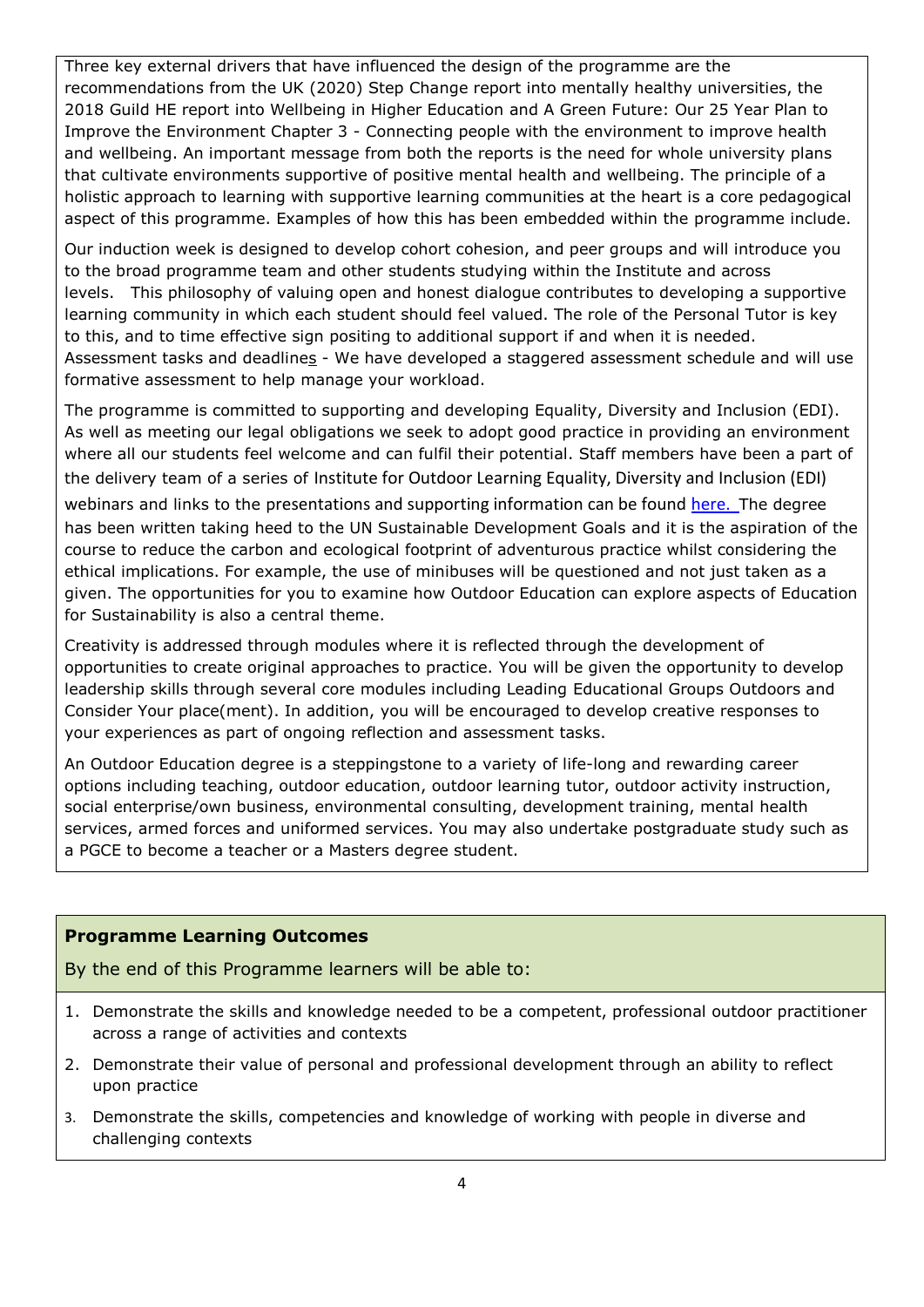- 4. Provide safe activities and effective learning in the outdoors for the benefit of individuals, communities, society and the economy.
- 5. Adapt to the pressures and opportunities in contemporary society
- 6. Recognise the priorities, opportunities and challenges facing the outdoor sector and wider society (equality, diversity, inclusion. environment, sustainability, health and wellbeing, digital literacy)
- 7. Provide creative and innovative solutions to problem solving
- 8. Enter employment or post graduate study having developed a range of technical outdoor skills, graduate skills, all applied through the completion of extended professional work-based practices

# **Level Descriptors**

Level Descriptors describe in general terms the expected outcomes you will achieve at each level of study as you progress through your programmes. They describe the relative demand, complexity, depth of learning and learner autonomy associated with a particular level of learning and achievement. The University's Level Descriptors are aligned to the national Framework for Higher Education [Qualifications](https://www.qaa.ac.uk/docs/qaa/quality-code/qualifications-frameworks.pdf) (FHEQ) and are a key mechanism for ensuring the academic standards of the University's provision.

At Level 4: you will be able to demonstrate that you have the ability:

- To apply a systematic approach to the acquisition of knowledge, underpinning concepts and principles and deploy a range of subject specific, cognitive and transferable skills.
- Evaluate the appropriateness of different approaches to solving well defined problems and communicate outcomes in a structured and clear manner.
- Identify and discuss the relationship between personal and workplace experience and findings from books and journals and other data drawn from the field of study.

At Level 5: you will be able to demonstrate that you have the ability:

- To apply and evaluate key concepts and theories within and outside the context in which they were first studied.
- Select appropriately from and deploy a range of subject-specific, cognitive and transferable skills and problem-solving strategies to problems in the field of study and in the generation of ideas effectively communicate information and arguments in a variety of forms.
- Accept responsibility for determining and achieving personal outcomes.
- Reflect on personal and workplace experience in the light of recent scholarship and current statutory regulations.

At Level 6: you will be able to demonstrate that you have the ability:

- To critically review, consolidate and extend a systematic and coherent body of knowledge.
- Critically evaluate concepts and evidence from a range of resources.
- Transfer and apply subject-specific, cognitive and transferable skills and problem-solving strategies to a range of situations and to solve complex problems.
- Communicate solutions, arguments and ideas clearly and in a variety of forms.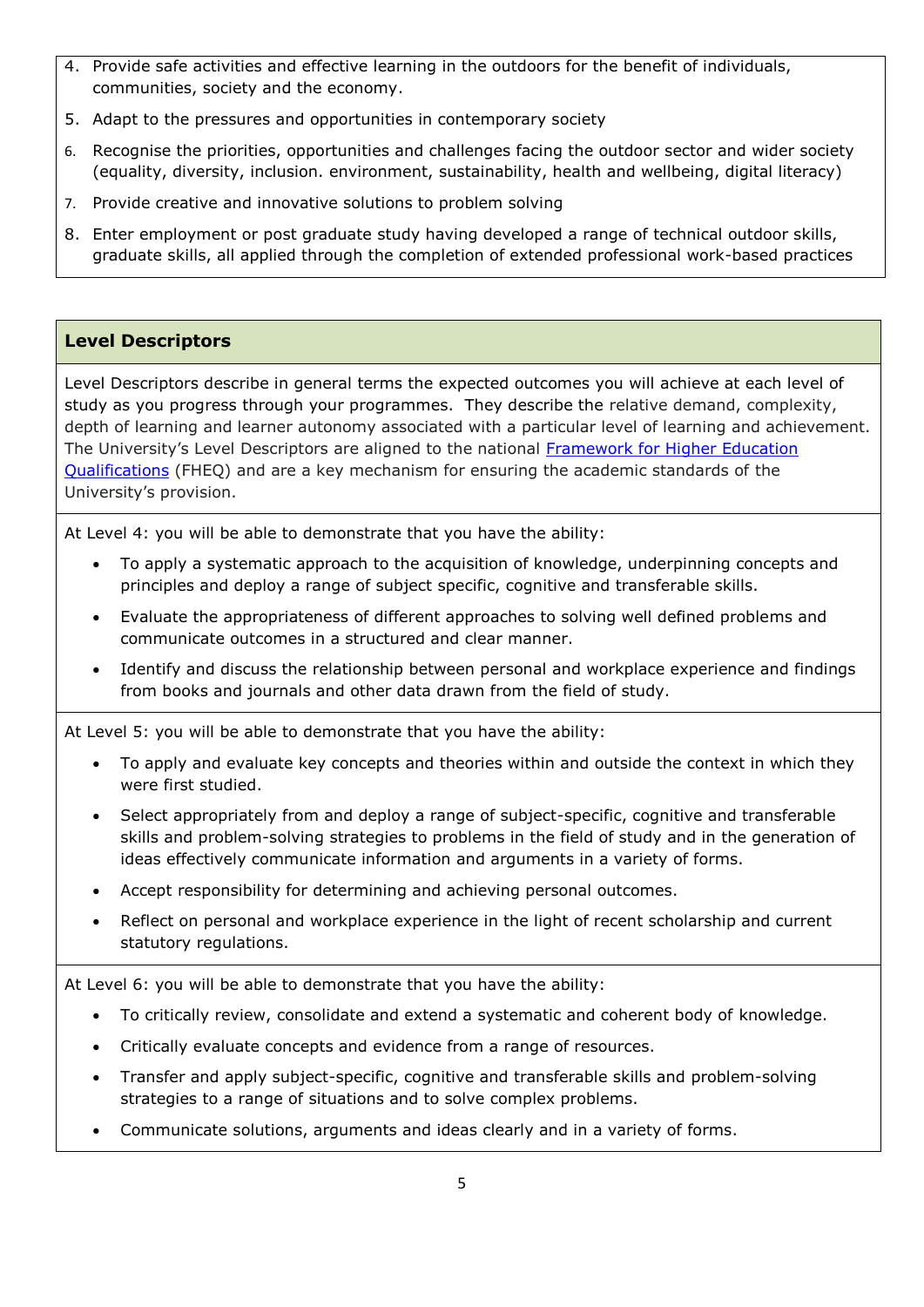- Exercise considerable judgement in a range of situations.
- Accept accountability for determining and achieving personal and group outcomes.
- Reflect critically and analytically on personal and workplace experience in the light of recent scholarship and current statutory regulations.

## **Programme Outcomes – Knowledge and Understanding**

The programme provides opportunities for you to develop and demonstrate the following:

#### **After 120 credits of study (CertHE) you will be able to demonstrate:**

K1. The history, development and intentions of different approaches to outdoor education

K2. A developing understanding of outdoor education through digital literacy, technical competency, intrapersonal and interpersonal skills.

- K3. An understanding of the educational potential of outdoor expeditions.
- K4. Knowledge of equality, diversity and inclusion in an outdoor education context.
- K5. An understanding of past and present environmental challenges

### **After 240 credits of study (DipHE) you will be able to demonstrate:**

- K6. An understanding of the responsibility and influence of an outdoor educator.
- K7. Research skills relevant to the outdoor education sector.
- K8. Place-responsive approaches to outdoor education.
- K9. Understanding of the educational potential of residential experiences.

K10. The importance of reflective practice.

## **After 360 credits of study (BA/BSc Hons) you will be able to demonstrate:**

- K11. A critical approach to outdoor education theory and practice
- K12. Detailed knowledge of international approaches to outdoor education.
- K13. A critical understanding of contemporary and future societal and environmental challenges.
- K14. an understanding of the research process through completion of a research project

## **Programme Outcomes – Skills and other Attributes (including Employability Skills)**

The programme provides opportunities for you to develop and demonstrate the following:

Programme Outcomes need to be identified for any exit awards associated with the programme. Also ensure these outcomes are numbered so they can be mapped to the Curriculum Map. For example:

#### **After 120 credits of study (CertHE) you will be able to demonstrate:**

**S1.** Responsibility for own learning and continuing personal and professional development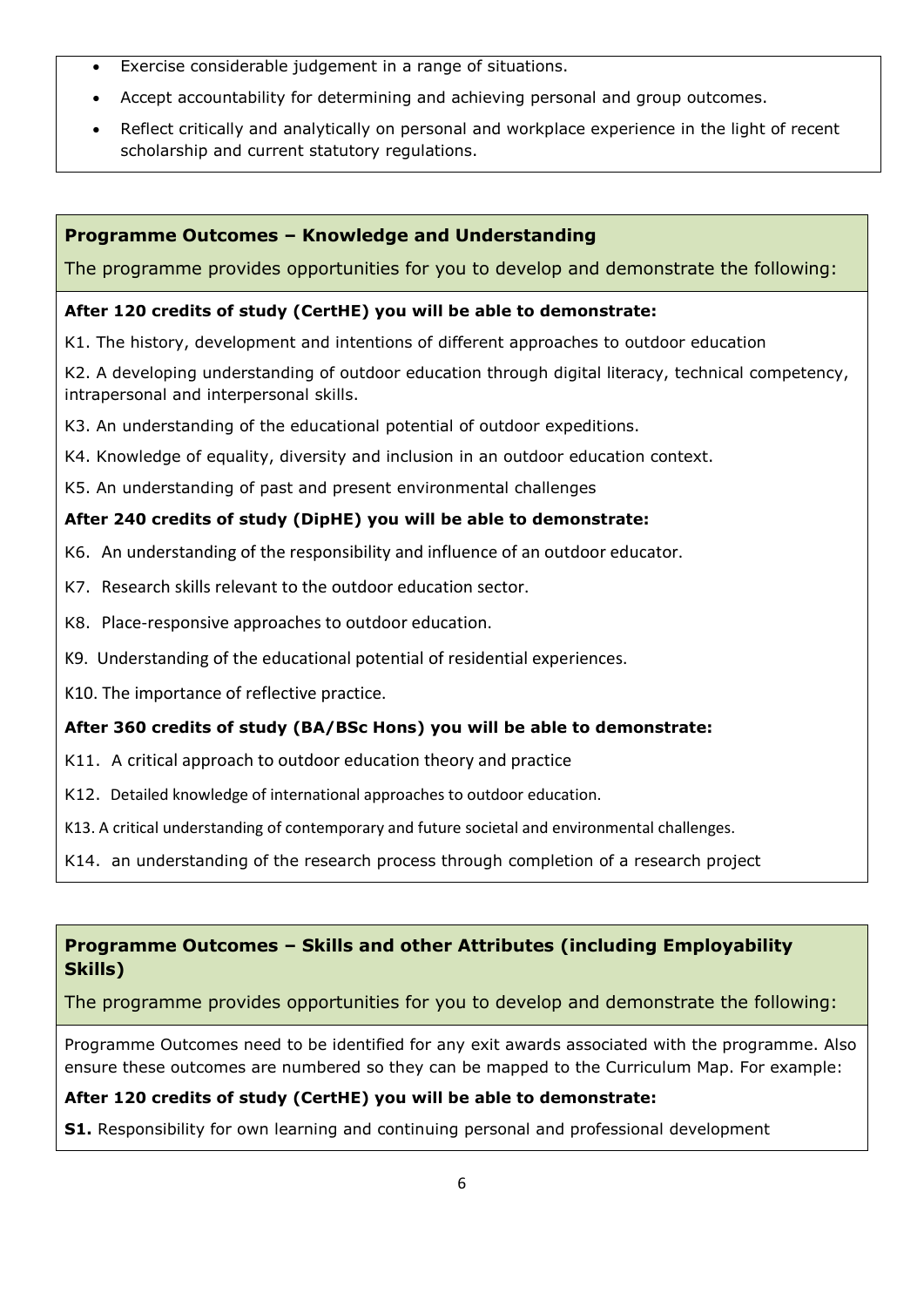- **S2.** Competence and effectiveness in communication and presentation skills
- **S3.** The ability to work effectively both within a team and independently, following safe working practices

# **After 240 credits of study (DipHE) you will be able to demonstrate:**

- **S4.** The skills needed through facilitation to foster productive group dynamics
- **S5.** A range of creative techniques to initiate and undertake critical analysis of information, and to propose solutions to problems arising across a range of contexts
- **S6.** The application of skills and knowledge acquired through work-based learning

## **After 360 credits of study (BA/BSc Hons) you will be able to demonstrate:**

- **S7.** Instructional skills required to teach participants the technical skills required to move and work in a variety of environments
- **S8.** Technical skills across a range of adventurous activities as both an individual and as a leader
- **S9.** An engaged intellectual curiosity and the ability to observe and critically reflect on the world around you
- **S10**. A reflexive approach to learning, in which you logically and critically evaluate ideas, concepts, methods and interpretations in a coherent, articulate manner

# **External and Internal Reference Points**

The following Subject Benchmark Statements and other external and internal reference points have been used to inform the Programme Outcomes:

## **QAA Subject Benchmark Statement: Education studies (2019)**

[https://www.qaa.ac.uk/docs/qaa/subject-benchmark-statements/subject-benchmark-statement](https://www.qaa.ac.uk/docs/qaa/subject-benchmark-statements/subject-benchmark-statement-education-studies.pdf?sfvrsn=3ae2cb81_5)[education-studies.pdf?sfvrsn=3ae2cb81\\_5](https://www.qaa.ac.uk/docs/qaa/subject-benchmark-statements/subject-benchmark-statement-education-studies.pdf?sfvrsn=3ae2cb81_5)

#### **QAA Subject Benchmark Statement: Events, Hospitality, Leisure, Sport and Tourism (2019)**

https://www.qaa.ac.uk/docs/qaa/subject-benchmark-statements/subject-benchmark-statementevents-leisure-sport-tourism.pdf?sfvrsn=c339c881\_11

## **Institute for Outdoor Learning Professional Standards (2020)**

<https://www.outdoor-learning.org/IOL-Professional-Standards>

## **Registered practitioner in the outdoors award criteria (2020)**

[https://www.outdoor-](https://www.outdoor-learning.org/Portals/0/IOL%20Documents/Accreditation/RPIOL/New%20Documentation%20Aug%202020/IOL%20RPIOL%20Criteria%20-%20V3%20August%202020.pdf?ver=2020-08-17-123253-160)

[learning.org/Portals/0/IOL%20Documents/Accreditation/RPIOL/New%20Documentation%20Aug%20](https://www.outdoor-learning.org/Portals/0/IOL%20Documents/Accreditation/RPIOL/New%20Documentation%20Aug%202020/IOL%20RPIOL%20Criteria%20-%20V3%20August%202020.pdf?ver=2020-08-17-123253-160) [2020/IOL%20RPIOL%20Criteria%20-%20V3%20August%202020.pdf?ver=2020-08-17-123253-160](https://www.outdoor-learning.org/Portals/0/IOL%20Documents/Accreditation/RPIOL/New%20Documentation%20Aug%202020/IOL%20RPIOL%20Criteria%20-%20V3%20August%202020.pdf?ver=2020-08-17-123253-160)

# **Institute for Outdoor Learning Higher Education Courses accreditation standards (2020)**

<https://www.outdoor-learning.org/Events/IOL-Accredited-HE-and-FE-Courses>

## **DEFRA 25 environment plan (2018)**

[https://assets.publishing.service.gov.uk/government/uploads/system/uploads/attachment\\_data/file/](https://assets.publishing.service.gov.uk/government/uploads/system/uploads/attachment_data/file/693158/25-year-environment-plan.pdf) [693158/25-year-environment-plan.pdf](https://assets.publishing.service.gov.uk/government/uploads/system/uploads/attachment_data/file/693158/25-year-environment-plan.pdf)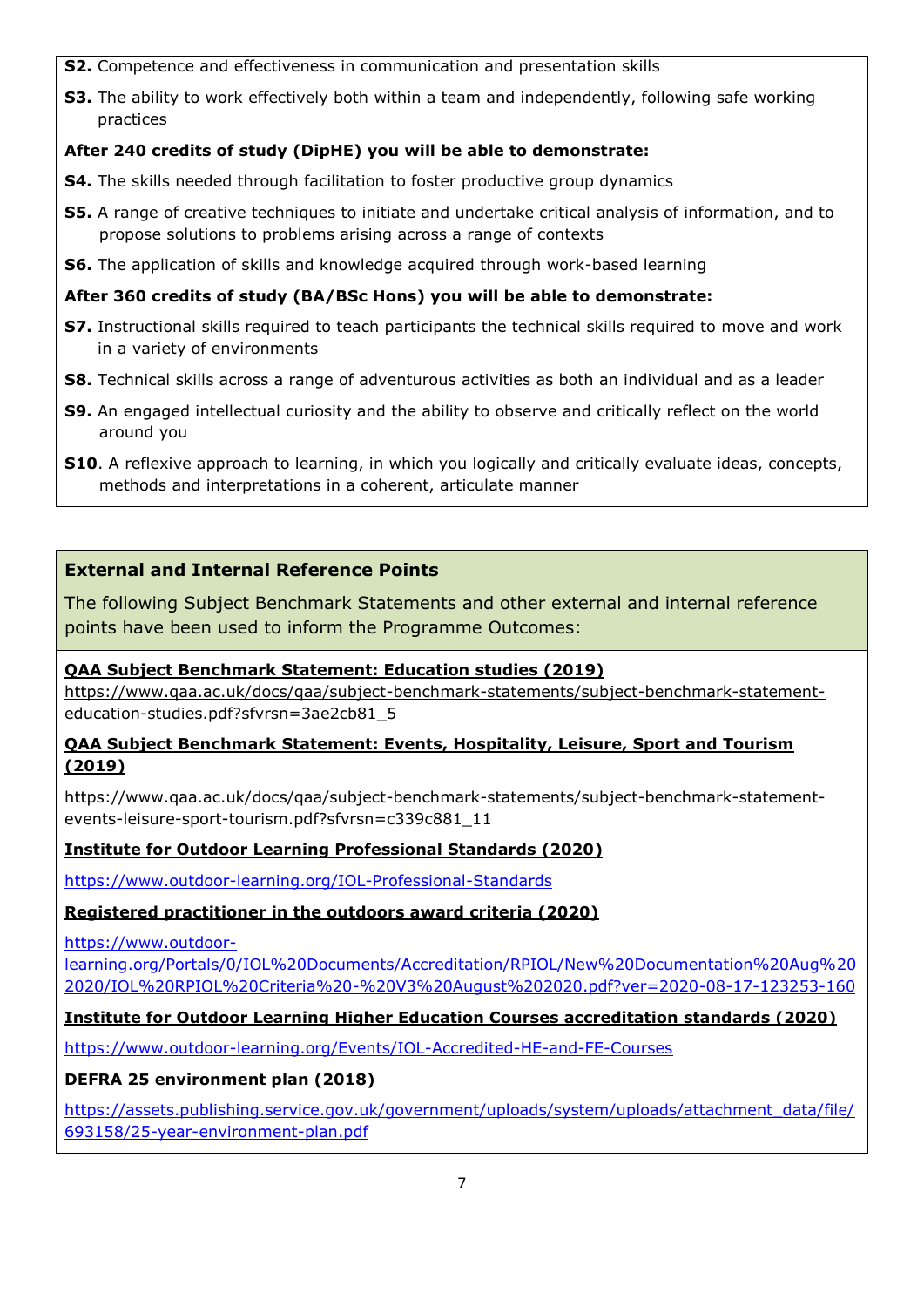#### **UN sustainable development goals**

#### **Internal reference points include:**

□ UoC Strategic Plan

· UoC Learning, Teaching and Assessment Strategy

 $\Box$  UoC Academic Regulations and Academic Procedures and Processes

 $\Box$  Department of Science, Natural Resources and Outdoor Studies Business Plan

#### **Graduate Prospects**

An Outdoor Education degree is a steppingstone to a variety of life-long and rewarding career options including teaching, outdoor education, outdoor learning tutor, outdoor activity instruction, social enterprise/own business, environmental consulting, development training, mental health services, armed forces and uniformed services. You may also undertake postgraduate study such as a PGCE to become a teacher or a Masters degree student.

# **Learning, Teaching and Assessment Strategies employed to enable the Programme Outcomes to be Achieved and Demonstrated**

As a student at the University of Cumbria, you are part of an inclusive learning community that recognises diversity. You will have opportunities to learn by interacting with others in a collegiate, facilitative and dynamic learning environment. Teaching, assessment and student support will allow equal and equitable opportunities for you to optimise your potential and develop autonomy.

We seek to create a stimulating and innovative community of learning, whether encountered on campus or at a distance, on placement or in the workplace. Facilitated by our expert practitioner staff, you will experience a learning environment that is well equipped, flexible, and stimulating.

The teaching, learning and assessment strategy of the BA(Hons) Outdoor Education programme is designed to be student-centred and flexible whilst being challenging and stimulating, and has been designed in line with the University's Learning, Teaching and Assessment Strategy 2017-22. It supports different learners' needs at different stages of development so ensuring equality to access to learning. We use a wide range of teaching styles and contexts as well as assessment techniques to give you the opportunity to develop an expansive skill set of value to today's contemporary workplace.

#### **Learning and Teaching**

A variety of approaches are taken to enable a diversity of student needs and to access a multitude of information, ideas, concepts and critical thinking. The context for learning is the environment and as such is multidisciplinary. Learning will be experiential and emergent in some instances. There will be lectures to set the scene and convey key ideas and concepts. Small group seminars will allow students to further explore and extend their ideas. Students will have access to tutorials to help them develop their specific needs and ideas. Students will meet employers, practitioners, policy makes, employees, volunteers, other students and learn from their ideas and experiences. Students will share their ideas with others informally and formally. There are opportunities to develop skills outside the curriculum by accessing the Professional Development Programme (Upskill). This is a key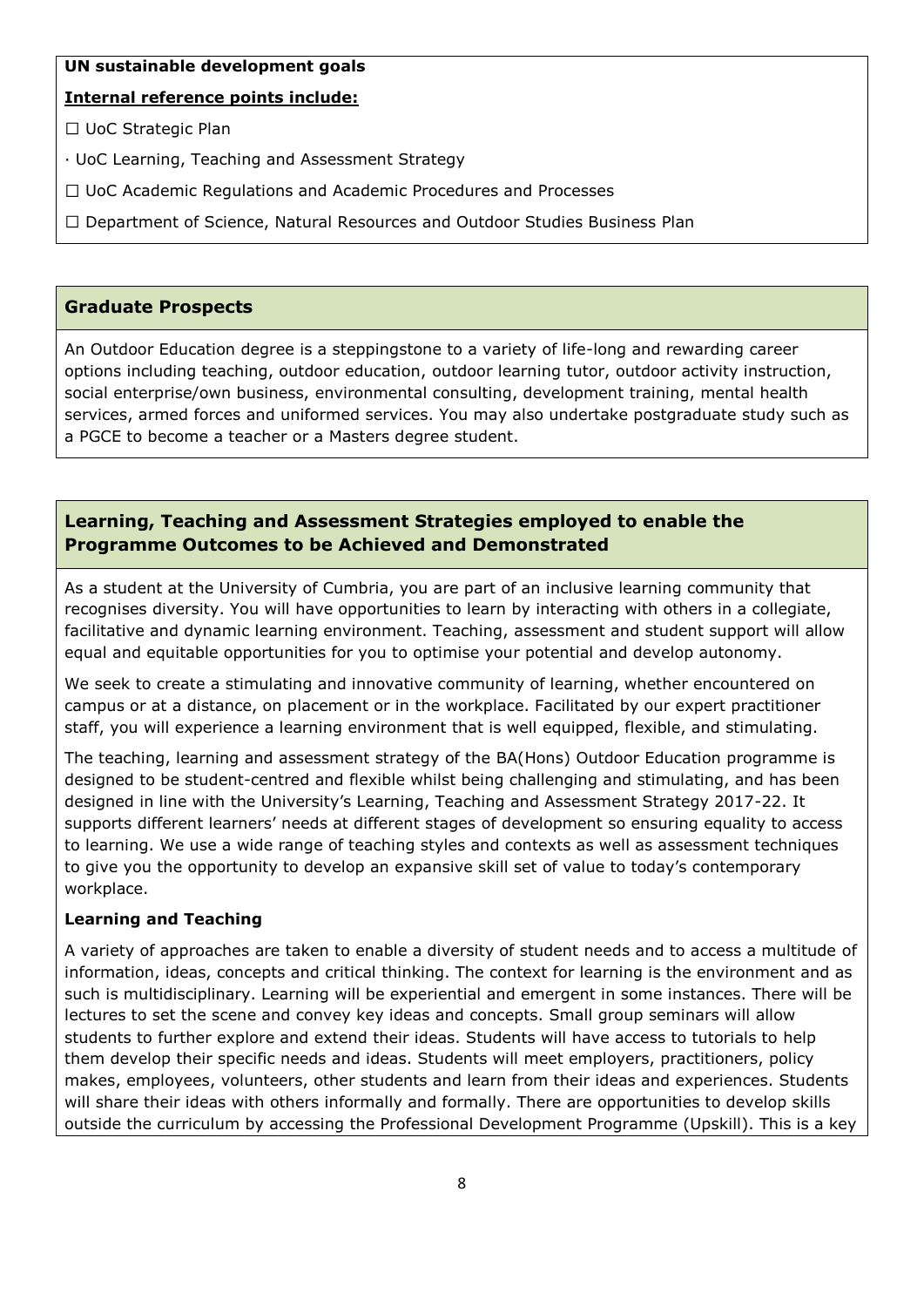area for students to gain skills training, National Governing Body awards and unique experiences that are valued by employers. Some of these are provided free, others have associated costs.

At each academic level you will undertake a module with students from other outdoor programmes, which will help to enrich your learning experience and widen your social network.

#### **Summative and Formative Assessment**

There are a variety of assessment modes. These are to develop your academic and employability skills. Key areas such as literacy, numeracy, communication, presentation, critical thinking, problem solving, and solutions are developed as part of the assessment package. The assessment briefs are designed to encourage and support you to make choices and individualise the context, knowledge and skills they need to develop. Assessment modes are introduced at level 4 and are built on in level 5 and 6 to allow you develop these competencies. Assessment is an opportunity to demonstrate your learning, creativity and critical perspectives. Your assessment load will be spread throughout the year to avoid "bunching" of submission deadlines. The students' journey through the assessments will be facilitated and appraised by their personal tutor.

## **Student Support**

We provide responsive learner support that promotes student success. Our approach to learner support is designed to support achievement and progression, champion inclusivity and accessibility, prepare you for opportunities beyond study, and promote independence and resilience, enabling you to achieve your potential.

As a student of the University of Cumbria, you will be taught by academics and expert practitioners who facilitate learning through structured inquiry. You will be provided with access to high quality academic resources through physical and digital libraries and will be supported to develop skills that enable you to become a critical, reflective, discerning and independent learner and researcher.

#### **Induction**

The first week the programme operates as a Welcome Week and as an introduction to the programme and to the University. Its focus is very much about the University systems and resources available to make the studies more enjoyable and more successful for students. The sessions are informative and cover a range of topics including getting to know each other, using the library, expectations and introduction to the Personal Tutor system. There are also visits to introduce the new students to our off-campus facilities at Brathay Hall.

Early in the programme there is typically a programme specific residential – an example of a possible location is the Borrowdale valley, where we would explore the life of Millican Dalton, the "Professor of Adventure", whilst living in his cave and spending time on the River Derwent. This short residential will not only provide you the opportunity to immerse yourself in an important part of the history of outdoor education and assist in placing yourself with in the Lake District landscape, but also help develop a strong bond with both your lecturing staff and fellow students.

#### **Personal Tutoring**

You will also be allocated a Personal Tutor. Your Personal Tutor will be proactively involved in the delivery of your programme and will have contact with you throughout your time at the University. They will support your learning and development, including through tutorials, Progress Reviews and other support as outlined in the Personal Tutoring Policy.

Students are entitled to a minimum of three meetings a year involving at least 1 hour of contact in total. In reality, due to the experiential and vocational nature of outdoor education you will have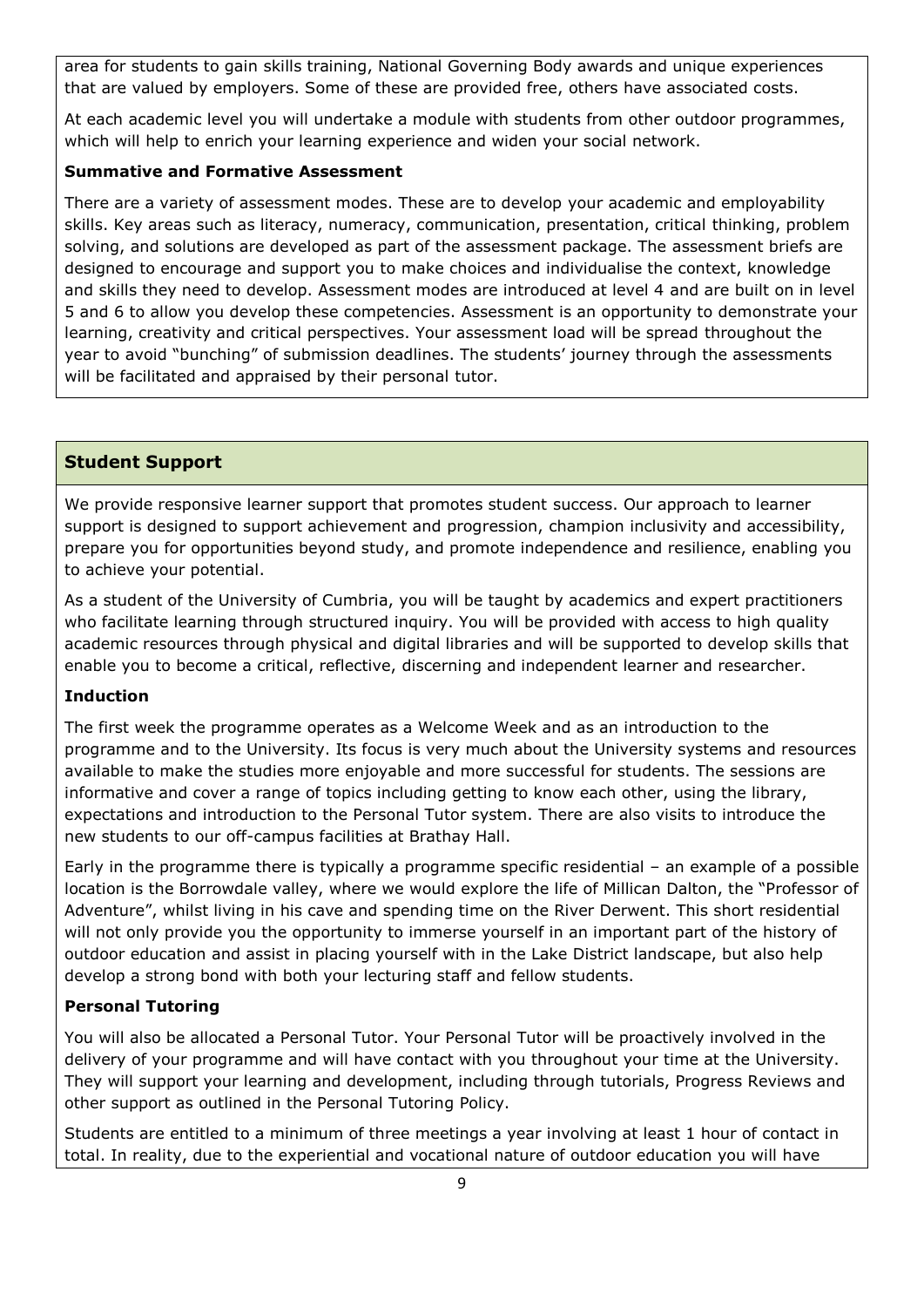much more contact with your personal tutor than the basic entitlement through spending time together residentially.

## **Personal Development Planning**

Continuing Professional Development (CPD) is an on-going commitment to broadening or further developing competence in outdoor learning. For instructors, teachers, managers and leaders in the outdoors, competence in a particular role comes from the ability to combine learning, skills, experience and knowledge and operate safely. During the programme you will regularly engage in reflective practice and opportunities to develop competencies will be available through our UpSkill and PDP programme. The programme will encourage you to apply your learning to broaden or develop your practice.

Our links with many outdoor centres and associated businesses enable students to make use of a wide range of paid and voluntary work that can enhance career progression. We continue to offer a variety of practical outdoor activity trips and courses as additional optional experiences through a professional development programme (UpSkill). An active involvement in this complementary programme and an undertaking of the Career Ahead Award will greatly expand the content of your professional development portfolio and enhance future employment opportunities. The programme aligns itself with the IOL Accreditation Awards which recognise the values, understanding and leadership approach of reflective practitioners in outdoor education.

### **Library Services and Academic Skills**

Module leaders will collaborate with Library Services to ensure that your online reading and resource lists are current and items are available via the library discovery tool OneSearch. In order to maximise access, availability and usefulness, ebooks and electronic journal titles will, in most cases, be prioritised. You can access a wide range of electronic and print content using [OneSearch](http://cumbria-primo.hosted.exlibrisgroup.com/primo_library/libweb/action/search.do?vid=44UOC_VU1) and you can find out more about key texts, databases and journals for your subject by accessing the library's [subject resources webpages.](http://my.cumbria.ac.uk/StudentLife/Learning/Resources/Subjects/Home.aspx) Where appropriate, module reading and resource lists will be made available to you electronically on Blackboard using the University's online reading and resource list [system.](https://eu.alma.exlibrisgroup.com/leganto/readinglist/lists)

Each campus library has a dedicated webpage. Check out local information about opening hours, reserving books, using self-service kiosks, printing and photocopying, booking study spaces and more.<https://my.cumbria.ac.uk/Student-Life/Learning/Libraries/>

An [Ask a Librarian](https://my.cumbria.ac.uk/Student-Life/Learning/Libraries/Ask/) service runs from 17:00 - 09:00 weekdays and round the clock on weekends and holidays. This means you can get professional help using about library services, finding information, referencing and searching, even when the library is closed. [https://my.cumbria.ac.uk/Student-](https://my.cumbria.ac.uk/Student-Life/Learning/Libraries/Ask/)[Life/Learning/Libraries/Ask/](https://my.cumbria.ac.uk/Student-Life/Learning/Libraries/Ask/)

The **Skills@Cumbria** service can help support your academic, library and digital skills and success throughout your programme. It includes a suite of [online self-help resources](https://my.cumbria.ac.uk/Student-Life/Learning/Skills-Cumbria/) accessible 24/7 via the University's website and Blackboard site. Additional skills support for students is offered via:

- [Workshops](https://my.cumbria.ac.uk/Student-Life/Learning/Skills-Cumbria/Need-more-help/)
- Email: [skills@cumbria.ac.uk](mailto:skills@cumbria.ac.uk)
- [Appointments](https://my.cumbria.ac.uk/Student-Life/Learning/Skills-Cumbria/Need-more-help/)
- [Webinars](https://my.cumbria.ac.uk/Student-Life/Learning/Skills-Cumbria/Need-more-help/)
- [Learn Well at Cumbria](https://my.cumbria.ac.uk/Student-Life/Learning/Skills-Cumbria/Learn-Well-at-Cumbria/)
- [Study from Home Webpage](https://my.cumbria.ac.uk/Student-Life/Learning/Resources/Studying-from-home/)
- [Digital Capabilities](https://my.cumbria.ac.uk/Digital-Capability/) and [LinkedIn Learning Pathways](https://my.cumbria.ac.uk/Student-Life/Learning/Linkedin-Learning/Digital-Capabilities-Pathways/)

[Headstart](https://my.cumbria.ac.uk/Student-Life/Learning/Resources/Blackboard-Open-Education/) Head Start is a self-learning pre-entry module that is completed online and at your own pace. The module gives new undergraduate students an opportunity to prepare for their transition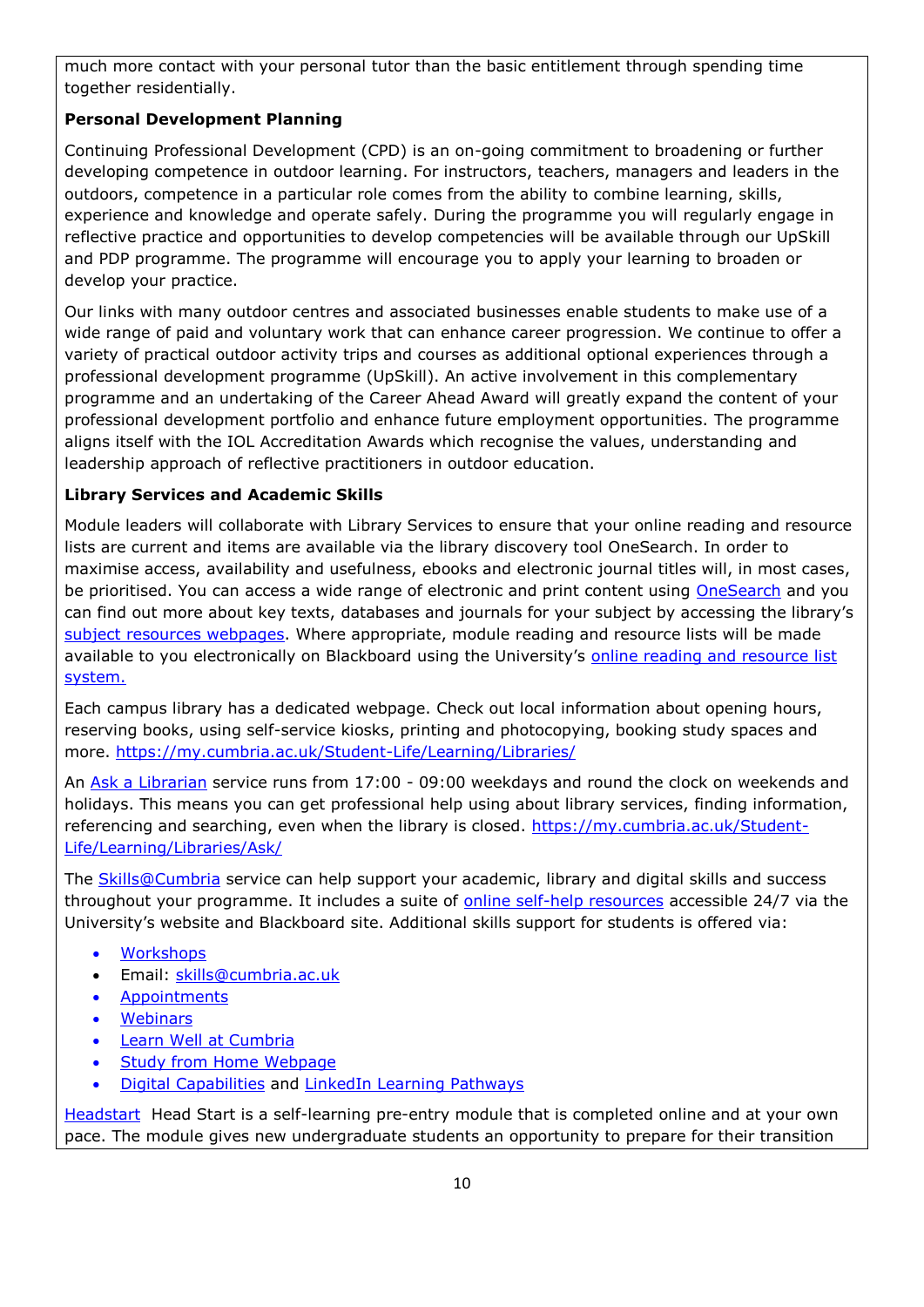into university and to start to develop the academic skills that will help them become successful students.

All UG students are given the opportunity to register and complete Head Start prior to entry on their main programme of study. If you haven't been able to complete Head Start before starting your course, you can access the module via Blackboard by selecting the Skills@Cumbria tab and then the Head Start tile. Learning at university, academic writing and referencing are the key topics introduced in the module and previous students have told us how useful they have found the online resources and activities.

[Head Start Plus](https://my.cumbria.ac.uk/Student-Life/Learning/Resources/Blackboard-Open-Education/) Head Start Plus is also an online skills development course, designed to support students who are about or who have just started study at level 5 or 6 ( $2<sup>nd</sup>$  and  $3<sup>rd</sup>$  year undergraduate). This course is particularly recommended to students who may not have studied at HE level for some time or who are transitioning into the higher HE levels. The course provides a useful refresh on academic skills and practice and an insight into the expectations of tutors at those levels.

This course is free and available via the Open Education Platform powered by Blackboard. To access the course, follow the link to<https://openeducation.blackboard.com/cumbria> and set-up a free account with Open Education. Once logged on, select the course free of charge and work through it at your own pace.

[Preparing for Postgraduate Study](https://my.cumbria.ac.uk/Student-Life/Learning/Resources/Blackboard-Open-Education/) This free online pre-entry Master's level course is available free of charge through the Open Education Platform powered by Blackboard as is Head Start Plus. It provides a useful insight into the academic requirements of study at postgraduate level and is recommended to students who are about to start their PG qualification.

To access the course simply follow the link to<https://openeducation.blackboard.com/cumbria> and set-up a free account with Open Education. Once logged on, select the course free of charge and work through it at your own pace.

## **IT and Technical Support**

Technology is an invaluable asset when it comes to studying, so it's important you know how to make the most out of the excellent [IT facilities](https://www.cumbria.ac.uk/student-life/facilities/it-facilities/) we have available. Our aim is to ensure you can access university electronic resources from anywhere or any device, whether on or off campus. The [Student Hub](https://hub.cumbria.ac.uk/dashboard/student) is your one-stop gateway to all University systems, Outlook email, and OneDrive.

Whether you consider yourself a computer expert or you're not confident about your IT skills, we're always around to ensure you get the level of support you need. We have a wealth of information and support available on the [IT Services website](https://my.cumbria.ac.uk/Student-Life/it-media/) and have a dedicated IT Service Desk where you can talk to someone by phone or log your question online from anywhere, at any time.

#### **Student Support Services**

[Accommodation:](https://www.cumbria.ac.uk/student-life/accommodation/) Information for all our residential students and advice for those looking to rent private accommodation. You can follow the team via instagram: [UoC Accommodation](https://my.cumbria.ac.uk/Student-Life/careers/Current-Students/)

[Careers and Employability:](https://my.cumbria.ac.uk/Student-Life/careers/) The Careers and Employability team is here to help you with all things career-related. Through the career hub [My Career Enriched,](https://mycareerenriched.cumbria.ac.uk/student/home.html) you can:

- find graduate jobs, part-time work, work experience, industry placements and paid internships;
- book one-to-one careers advice appointments with one of the team;
- book onto careers fairs and employability events where you can meet employers;
- attend practical workshops on CVs, applications, interviews, success in your chosen sector; options with your degree, job search skills and more;
- send in your CV or application form for tailored feedback;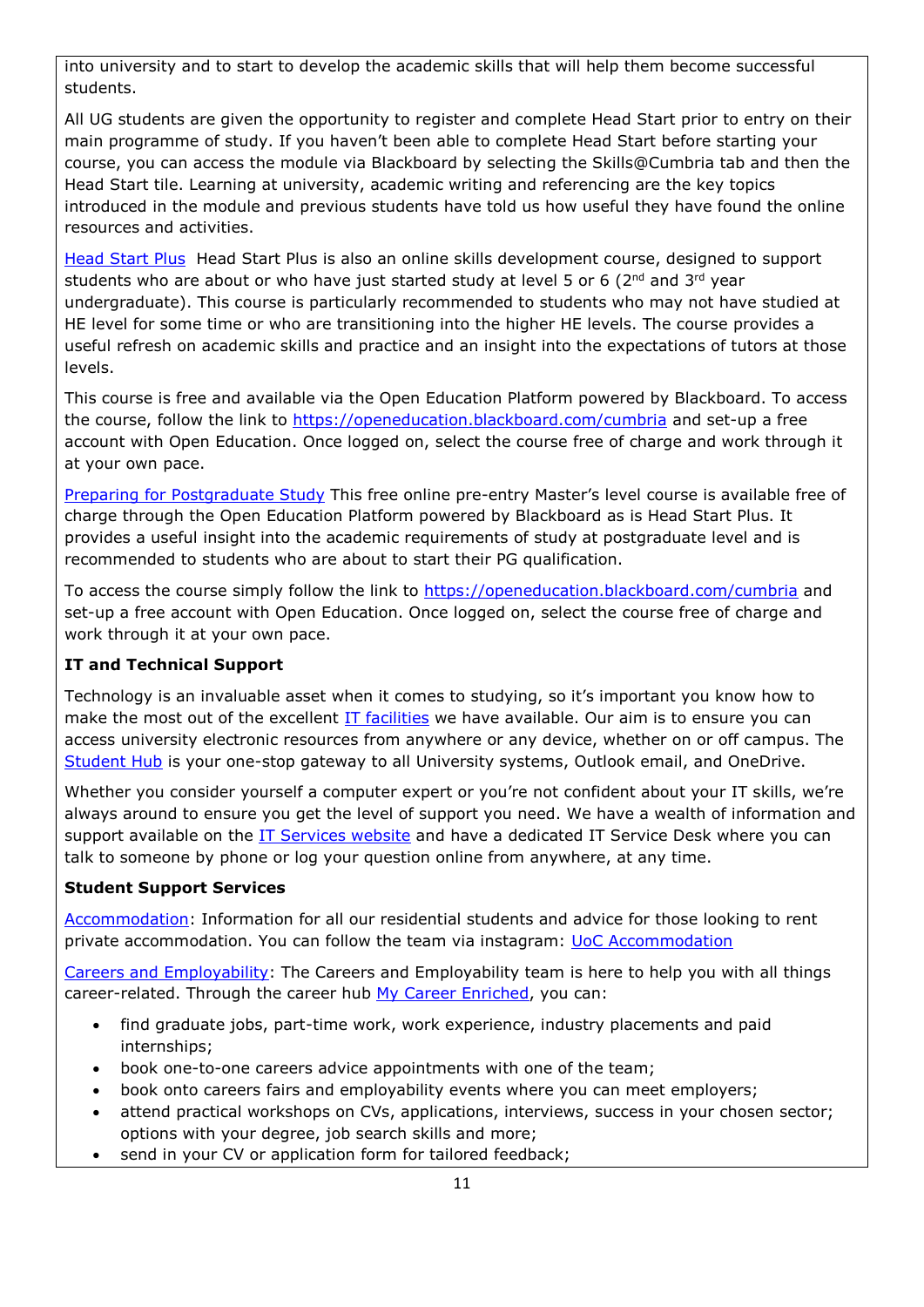complete mini online courses in Pathways to improve your employability skills.

Career Ahead+ is the University of Cumbria's Employability Award. Completing Career Ahead+ will help you recognise and develop your skills, providing a greater opportunity for you to get the job you want when you graduate. The award is based on what employers look for in an ideal candidate, in relation to skills, knowledge and experience. You will be supported with career direction, gaining experience, and providing all the skills needed to complete the perfect application and be successful in that all important job interview. Contact [careerahead@cumbria.ac.uk](mailto:careerahead@cumbria.ac.uk) or visit [www.cumbria.ac.uk/careerahead](http://www.cumbria.ac.uk/careerahead) for more information.

[Chaplaincy:](https://www.cumbria.ac.uk/student-life/student-support/chaplaincy/) Our chaplaincy provides a safe place, a listening ear and personal support to all students and staff, regardless of beliefs.

[Disability and Specific Learning Needs:](https://my.cumbria.ac.uk/Student-Life/Support/Disability/) The University is committed to ensuring you are able to participate effectively in your chosen programme of study and all areas of University life. The University defines disability broadly, including:

- mobility impairments
- sensory impairments
- medical conditions
- autism (ASD)
- specific learning difficulties (SpLD's such as Dyslexia or Dyspraxia)
- mental health conditions.

[Health and](https://my.cumbria.ac.uk/Student-Life/Health-and-Wellbeing/) wellbeing: Our team forms part of Student Services. Your physical, emotional and psychological well-being are key aspects of living and learning well. The Health and Wellbeing page links to various sources of support, including how to self-refer to the mental health and well being service for appointments. We've highlighted a couple of specifics to get started:

- Register for [Together All](https://my.cumbria.ac.uk/Student-Life/Health-and-Wellbeing/Big-White-Wall/) an anonymous and stigma free environment where you map your own path to well-being with peer support.
- Sign up to our health and well-being blog: [Live Well at Cumbria.](https://livewellcumbriaunihome.wordpress.com/)

[UoC Active:](https://www.cumbria.ac.uk/student-life/facilities/sports/) Staying physically fit and well makes a huge difference to psychological wellbeing and to our abilities to study. Check out Sport facilities at UoC Active.

[International Student Support:](https://www.cumbria.ac.uk/study/international-students/) Finding your way in a new country or culture can be challenging. International Student Support welcomes you and will be in touch throughout your stay. We encourage you to contact us if you have any questions or need support: [intss@cumbria.ac.uk](mailto:intss@cumbria.ac.uk)

[Money Advice:](https://my.cumbria.ac.uk/Student-Life/Money--Finance/Money-Doctors/) The Money Advice Service are here to help you plan your finances and manage your money whilst studying. We also provide information to help you to manage your money more effectively. Our Advisers are based across the University and are here to help with money issues. We run workshops as well as offering one-to-one advice via telephone on taking control of your finances and gaining financial skills which can last for life.

**Further support and guidance, including EDI and Safeguarding:** We are an inclusive community, committed to supporting and learning from each other, find out more about [Equality,](https://www.cumbria.ac.uk/about/equality-diversity-and-inclusion/)  [Diversity and Inclusion \(EDI\).](https://www.cumbria.ac.uk/about/equality-diversity-and-inclusion/) Depending on the nature of your course, you may well already know about or be learning about safeguarding in a professional context and to find out about the University of Cumbria's safeguarding policy and procedures visit: [Safeguarding.](https://my.cumbria.ac.uk/Student-Life/Health-and-Wellbeing/Safeguarding/)

## **Student Voice**

As a student at the University of Cumbria you automatically become a member of the Students' Union. The Students' Union represents the views and interests of students within the University.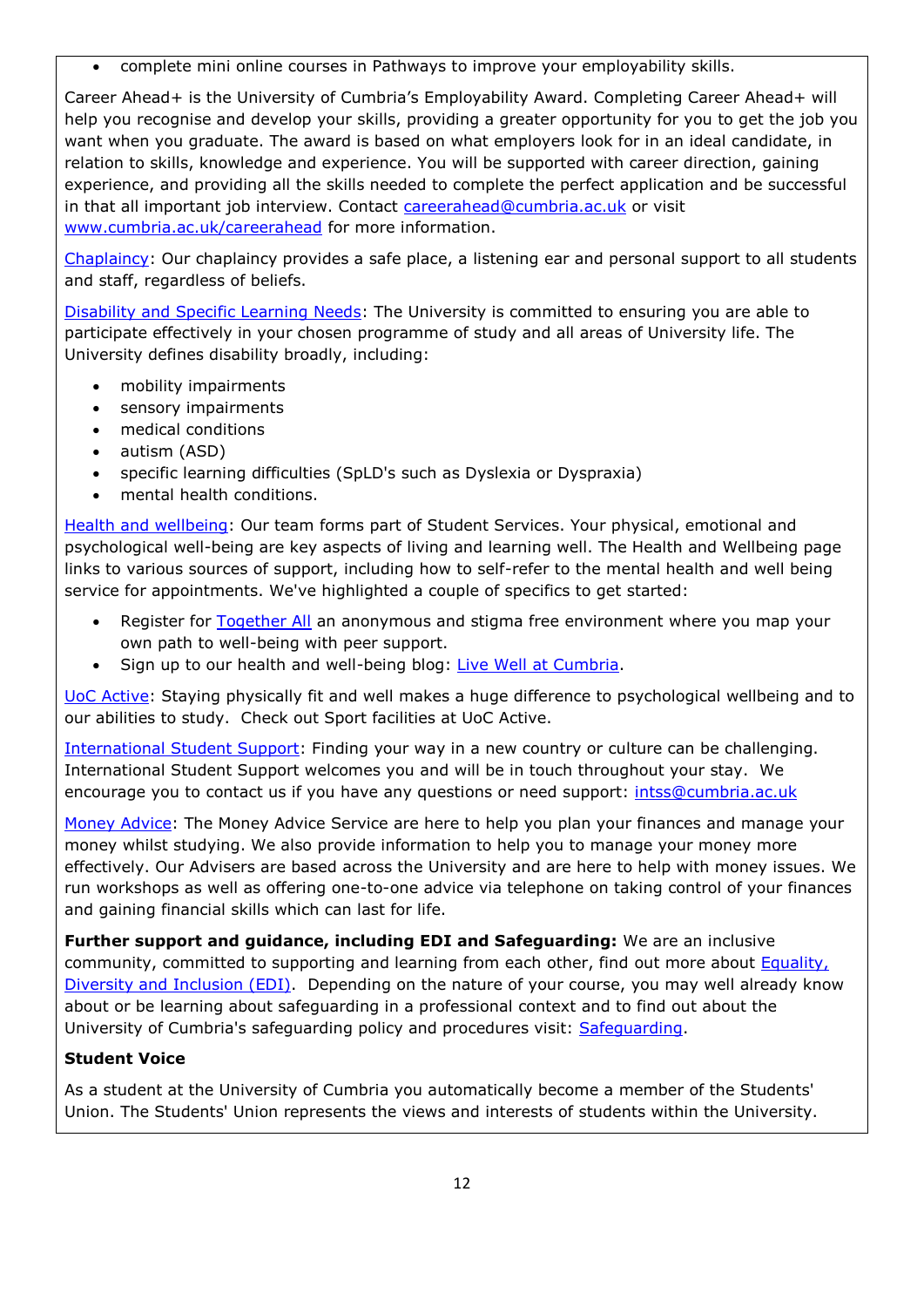The Students' Union is led by a group of Student Representatives who are elected by students in annual elections. They also support approximately 400 Student Academic Reps within each cohort across the entire University. The Students' Union represent the views of their cohort and work with academic staff to continuously develop and improve the experience for all University of Cumbria students. You can find out more about who represents you at [www.ucsu.me.](https://eur03.safelinks.protection.outlook.com/?url=http%3A%2F%2Fwww.ucsu.me%2F&data=01%7C01%7Calice.helm-alabaster%40cumbria.ac.uk%7C6f2148044d5b440a812f08d85fdaa95f%7Cb627db1d99584fd18ea48ac3b27cf00f%7C0&sdata=2TIr5uuU03XI6fpVrQqHeDUSuUkWECNvQ3UldWmClyg%3D&reserved=0)

You can email at any time on [studentvoice@cumbria.ac.uk.](mailto:studentvoice@cumbria.ac.uk)

### **University Cumbria Students' Union (UCSU) Student Support**

UCSU offers a free, independent and confidential advice service to all students. They can help with things like academic appeals, extenuating circumstances or if you're considering a formal complaint. UCSU are also on hand to represent you in any formal meetings, for example in malpractice panels or fitness to practice meetings. Appointments are telephone based and can be booked at [www.ucsu.me/support.](https://eur03.safelinks.protection.outlook.com/?url=http%3A%2F%2Fwww.ucsu.me%2Fsupport&data=01%7C01%7Calice.helm-alabaster%40cumbria.ac.uk%7C6f2148044d5b440a812f08d85fdaa95f%7Cb627db1d99584fd18ea48ac3b27cf00f%7C0&sdata=QO0AnE5mLJVI%2BvxaFzasbJsexArbF2oWRbpNi9IBt4E%3D&reserved=0)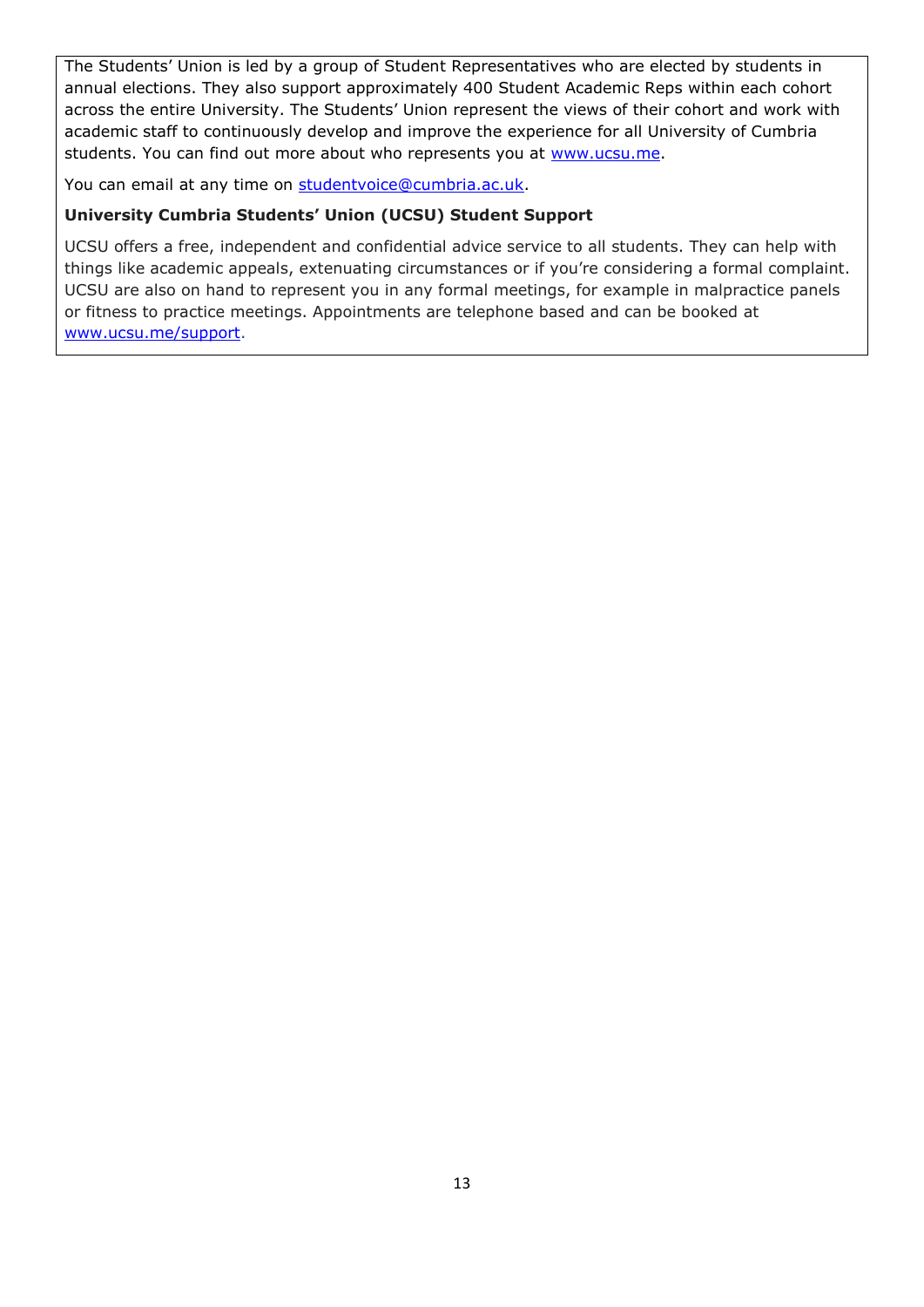| <b>Programme Curriculum Map</b> |                              |                                              |                |                          |                                       |
|---------------------------------|------------------------------|----------------------------------------------|----------------|--------------------------|---------------------------------------|
| <b>Academic</b><br><b>Level</b> | <b>Module</b><br><b>Code</b> | <b>Module Title</b>                          | <b>Credits</b> | <b>Module</b><br>Status* | <b>Programme Outcomes</b><br>achieved |
| 4                               | HSO04101                     | Outdoor education in the UK (Origins)        | 20             | Compulsory               | K1 K4, S1, S2, S3                     |
| $\overline{4}$                  | HSO04102                     | The Outdoor Professional                     | 20             | Compulsory               | K2 K4 S1, S2, S3                      |
| 4                               | HSO04103                     | Outdoor Education 1 (Expeditions)            | 20             | Compulsory               | K3, S1, S2, S3                        |
| 4                               | HSO04104                     | Introduction to Cultural and Social Contexts | 20             | Compulsory               | K4, S1, S2, S3                        |
| 4                               | HSO04105                     | Understanding the Environment                | 20             | Compulsory               | K5, S1, S2, S3                        |
| 4                               | SNOL4103                     | <b>Exploring Lake District Landscapes</b>    | 20             | Compulsory               | K1, K5, S1, S2, S3                    |
| Level 5                         |                              |                                              |                |                          |                                       |
| 5                               | HSO05101                     | Leading Educational Groups Outdoors          | 20             | Compulsory               | K6, K8, K10                           |
| 5                               | HSO05102                     | Consider Your Place(ment)                    | 20             | Compulsory               | K6, K8, K10                           |
| 5                               | HSO05103                     | Outdoor Education 2 (Creative Responses)     | 20             | Compulsory               | S4, S6                                |
| 5                               | HSO05104                     | Research Skills                              | 20             | Compulsory               | K7, S5                                |
| 5                               | HSO05105                     | Learning Away                                | 20             | Compulsory               | S4, K9                                |
| 5                               | SNOL5103                     | Health, Wellbeing, and Environmental Health  | 20             | Compulsory               | K6, K10, S4                           |
|                                 |                              | Level 6                                      |                |                          |                                       |
| 6                               | HSO06101                     | Place(ment) Research                         | 40             | Compulsory               | K14, S7, S8, S10                      |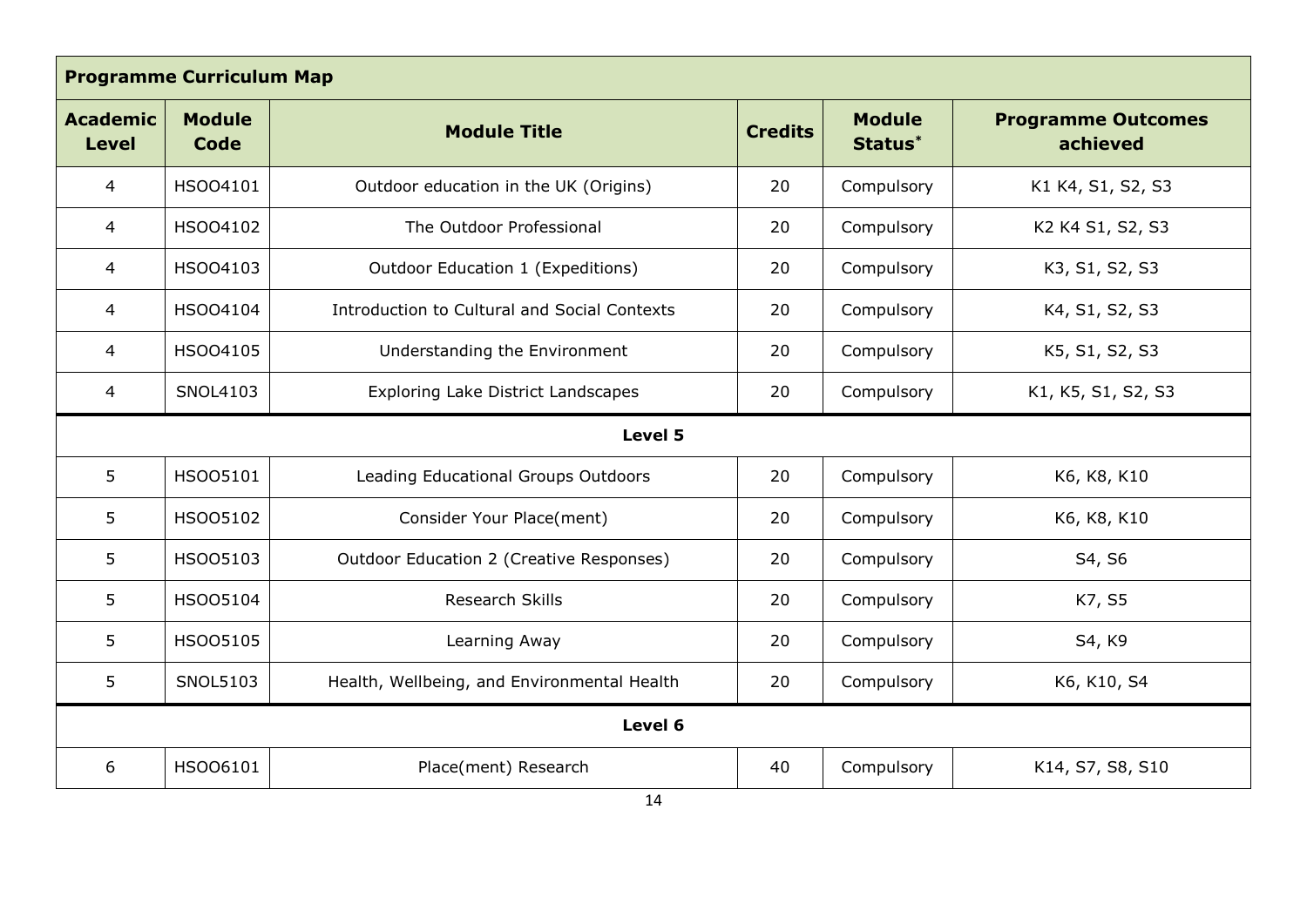| 6                                                                                                                                                                                                                                                                                                                                                                                                     | HSO06103                                                                                                                                                                                                                                                           | Outdoor Education 3 (Place-Based)             |    | Compulsory | K11, S7, S8, S9, S10 |
|-------------------------------------------------------------------------------------------------------------------------------------------------------------------------------------------------------------------------------------------------------------------------------------------------------------------------------------------------------------------------------------------------------|--------------------------------------------------------------------------------------------------------------------------------------------------------------------------------------------------------------------------------------------------------------------|-----------------------------------------------|----|------------|----------------------|
| 6                                                                                                                                                                                                                                                                                                                                                                                                     | HSO06104                                                                                                                                                                                                                                                           | International Outdoor Education               | 20 | Compulsory | K12, S9, S10         |
| 6                                                                                                                                                                                                                                                                                                                                                                                                     | HSO06105                                                                                                                                                                                                                                                           | Outdoor Education for the Future              | 20 | Compulsory | K13                  |
|                                                                                                                                                                                                                                                                                                                                                                                                       |                                                                                                                                                                                                                                                                    | Level 6 optional modules - choose one         |    |            |                      |
| 6                                                                                                                                                                                                                                                                                                                                                                                                     | SNOL6104                                                                                                                                                                                                                                                           | Therapeutic Opportunities                     | 20 | Optional   | K11, K13, S9, S10    |
| 6                                                                                                                                                                                                                                                                                                                                                                                                     | <b>SNOL6206</b>                                                                                                                                                                                                                                                    | Commerce and Employment in the Outdoor Sector |    | Optional   | K11, S9, S10         |
| <b>Notes</b>                                                                                                                                                                                                                                                                                                                                                                                          |                                                                                                                                                                                                                                                                    |                                               |    |            |                      |
| Optional modules may be subject to availability and viability. If we have insufficient numbers of students interested in an optional module in any<br>given academic year, this may not be offered. If an optional module will not be running, we will advise you as soon as possible and help you choose<br>an alternative module. Optional modules are normally selected $3 - 5$ months in advance. |                                                                                                                                                                                                                                                                    |                                               |    |            |                      |
| Where a student has not succeeded in their programme, they will not be permitted to re-register on the same programme.                                                                                                                                                                                                                                                                                |                                                                                                                                                                                                                                                                    |                                               |    |            |                      |
| * Key to Module Statuses                                                                                                                                                                                                                                                                                                                                                                              |                                                                                                                                                                                                                                                                    |                                               |    |            |                      |
|                                                                                                                                                                                                                                                                                                                                                                                                       | Must be taken although it may be possible to condone/compensate as a marginal fail (within the limits set out in the<br><b>Compulsory Modules</b><br>Academic Regulations and provided that all core or pass/fail elements of module assessment have been passed). |                                               |    |            |                      |
| Are a set of modules from which you will be required to choose a set number to study. Once chosen, it may be possible to<br><b>Optional Modules</b><br>condone/compensate as a marginal fail (within the limits set out in the Academic Regulations and provided that all core or<br>pass/fail elements of module assessment have been passed).                                                       |                                                                                                                                                                                                                                                                    |                                               |    |            |                      |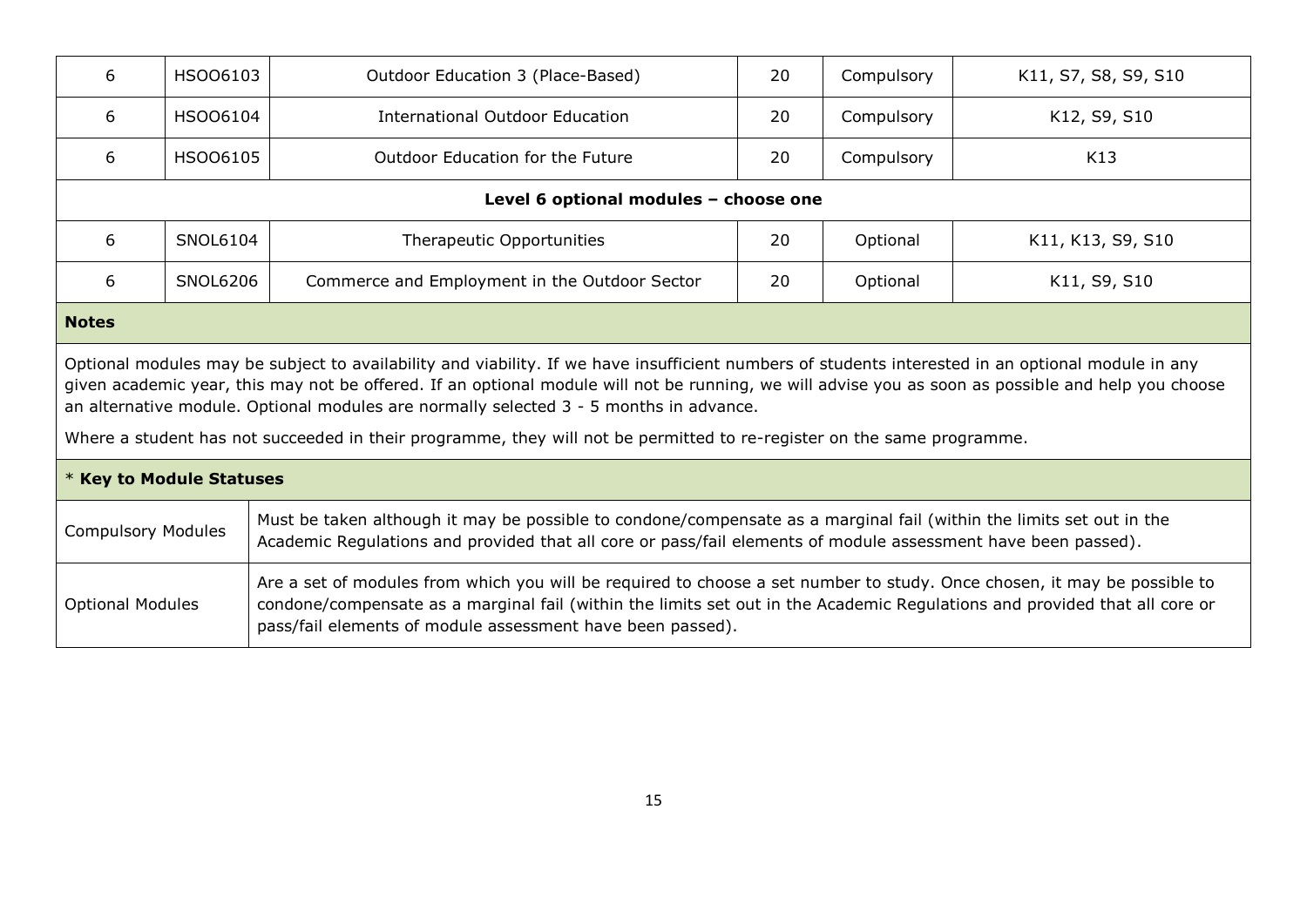| <b>Programme Delivery Structure: Full Time Accelerated</b> |                                              |                                         |                                                                         |                                                                             |  |
|------------------------------------------------------------|----------------------------------------------|-----------------------------------------|-------------------------------------------------------------------------|-----------------------------------------------------------------------------|--|
|                                                            |                                              | <b>Delivery Pattern</b>                 |                                                                         | <b>Indicative week</b><br>number of<br><b>Assessment</b><br><b>Deadline</b> |  |
| <b>Module</b><br>Code                                      | <b>Module Title</b>                          | Sept - Dec<br>$Jan - May$<br>June - Aug | Method(s) of<br><b>Assessment</b>                                       |                                                                             |  |
| HSO04101                                                   | Outdoor Education in the Uk (Origins)        | Sept-Dec                                | 500wd Reflective Log (30%)<br>1000wd Written Assignment<br>$(70\%)$     | Wk 14<br><b>Wk 12</b>                                                       |  |
| HSO04102                                                   | The Outdoor Professional                     | $Sept - Dec$                            | 500wd Reflective Log (30%)<br>1500wd Personal development<br>plan (70%) | <b>Wk 10</b><br><b>Wk 16</b>                                                |  |
| HSO04103                                                   | Outdoor Education 1 (Expeditions)            | Sep - April                             | Reflective Log (30%)<br>Digital Project (70%)                           |                                                                             |  |
| HSO04104                                                   | Introduction to Cultural and Social Contexts | Jan - April                             | Reflective Log (30%)<br>Oral Presentation (70%)                         |                                                                             |  |
| HSO04105                                                   | Understanding the Environment                | Jan - April                             | Reflective Log (30%)<br>Written Assignment (70%)                        |                                                                             |  |
| SNOL4103                                                   | <b>Exploring Lake District Landscapes</b>    | Year Long                               | Written Assignment (60%)<br>Oral Presentation (40%)                     | <b>Wk 30</b><br><b>Wk 15</b>                                                |  |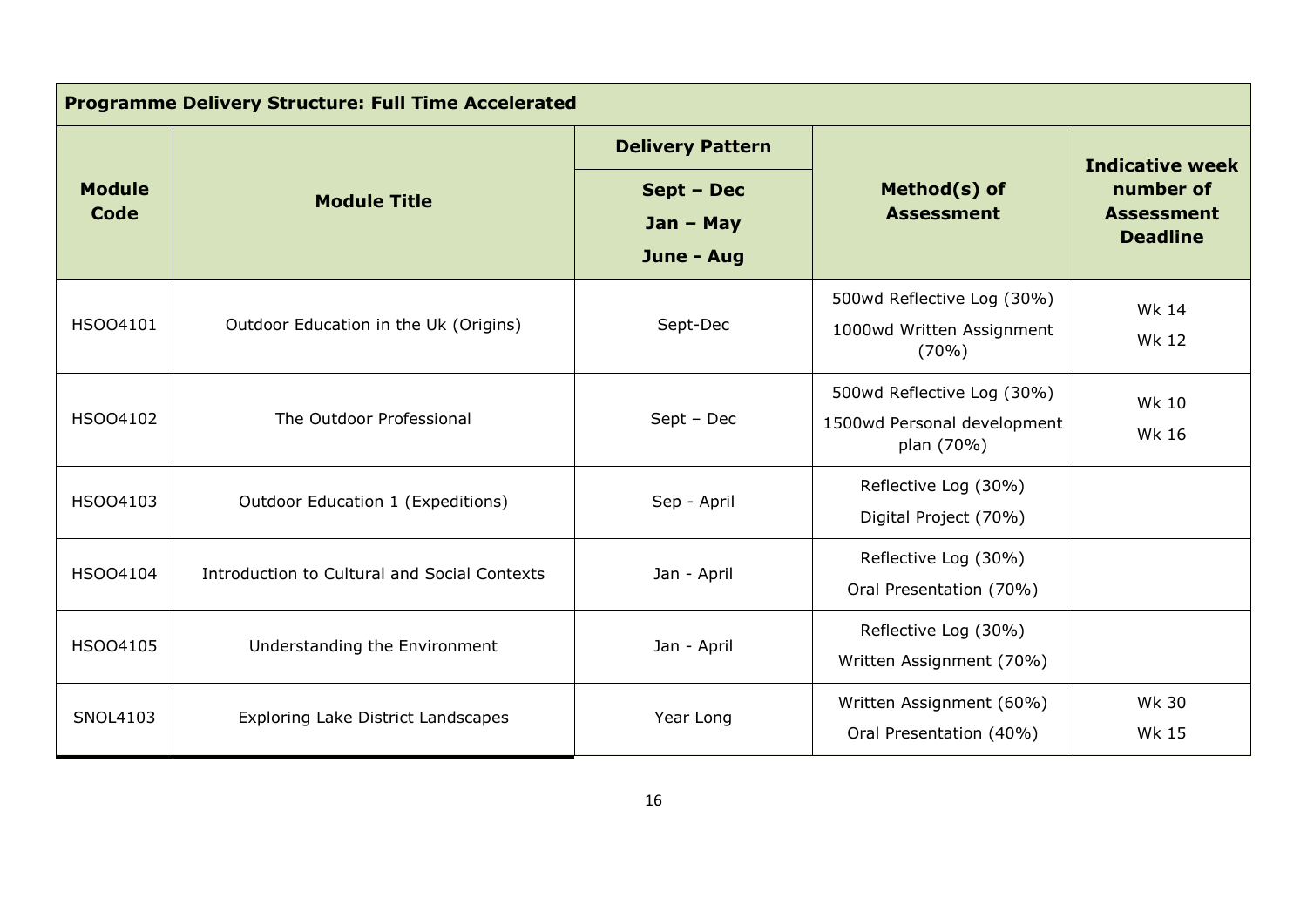| Students exiting at this point with 120 credits would receive a CertHE                  |                                             |                                        |                                                      |  |  |
|-----------------------------------------------------------------------------------------|---------------------------------------------|----------------------------------------|------------------------------------------------------|--|--|
| HSO05101                                                                                | Leading Educational Groups Outdoors         | April - July                           | Oral Reflective Log (30%)<br>Digital Project (70%)   |  |  |
| HSO05102                                                                                | Consider your place (ment)                  | May - June                             | Oral Reflective Log (30%)<br>Portfolio (70%)         |  |  |
| HSO05103                                                                                | Outdoor Education 2 (Creative Reponses)     | April - July                           | Oral Reflective Log (30%)<br>Essay (70%)             |  |  |
| HSO05104                                                                                | <b>Research Skills</b>                      | Sept - Dec                             | Oral Reflective Log (30%)<br>Project (70%)           |  |  |
| HSO05105                                                                                | Learning Away                               | Sept - Dec                             | Oral Reflective Log (30%)<br>Oral Presentation (70%) |  |  |
| <b>SNOL5103</b>                                                                         | Health, wellbeing, and environmental health | Sept - Dec                             | Report (100%)                                        |  |  |
| Students exiting at this point with 240 credits would receive a DipHE Outdoor Education |                                             |                                        |                                                      |  |  |
| HSO06101                                                                                | Place [ment] research                       | $Feb - July$<br>(Placement May - July) | Oral Reflective Log (30%)<br>Dissertation (70%)      |  |  |
| HSO06103                                                                                | Outdoor Education 3 (Place-based)           | June - July                            | Oral Reflective Log (30%)<br>Portfolio (70%)         |  |  |
| HSO06104                                                                                | <b>International Outdoor Education</b>      | June - July                            | Oral Reflective Log (30%)                            |  |  |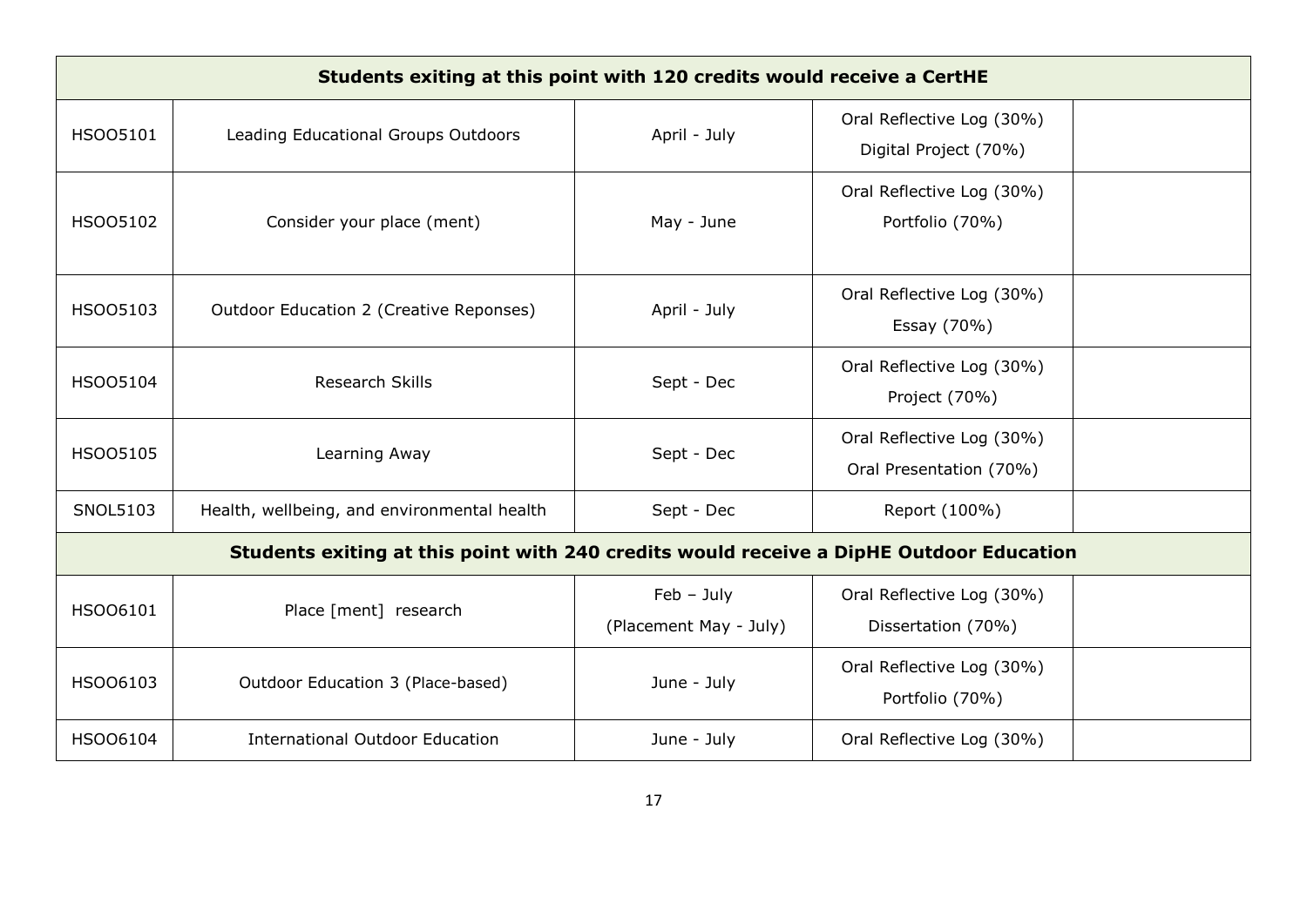|                                                                                             |                                                  |             | Oral Presentation (70%)                             |
|---------------------------------------------------------------------------------------------|--------------------------------------------------|-------------|-----------------------------------------------------|
| HSO06105                                                                                    | Outdoor Education for the Future                 | Feb - April | Oral Reflective Log (30%)<br>Digital Project (70%)  |
| SNOL6104                                                                                    | Therapeutic Opportunities                        | Jan - Apr   | Report (60%)<br>Oral presentation (40%)             |
| SNOL6206                                                                                    | Commerce and Employment in the Outdoor<br>Sector | Jan - Apr   | Oral presentation (50%)<br>Written assignment (50%) |
| Students exiting at this point with 360 credits would receive a BA (Hons) Outdoor Education |                                                  |             |                                                     |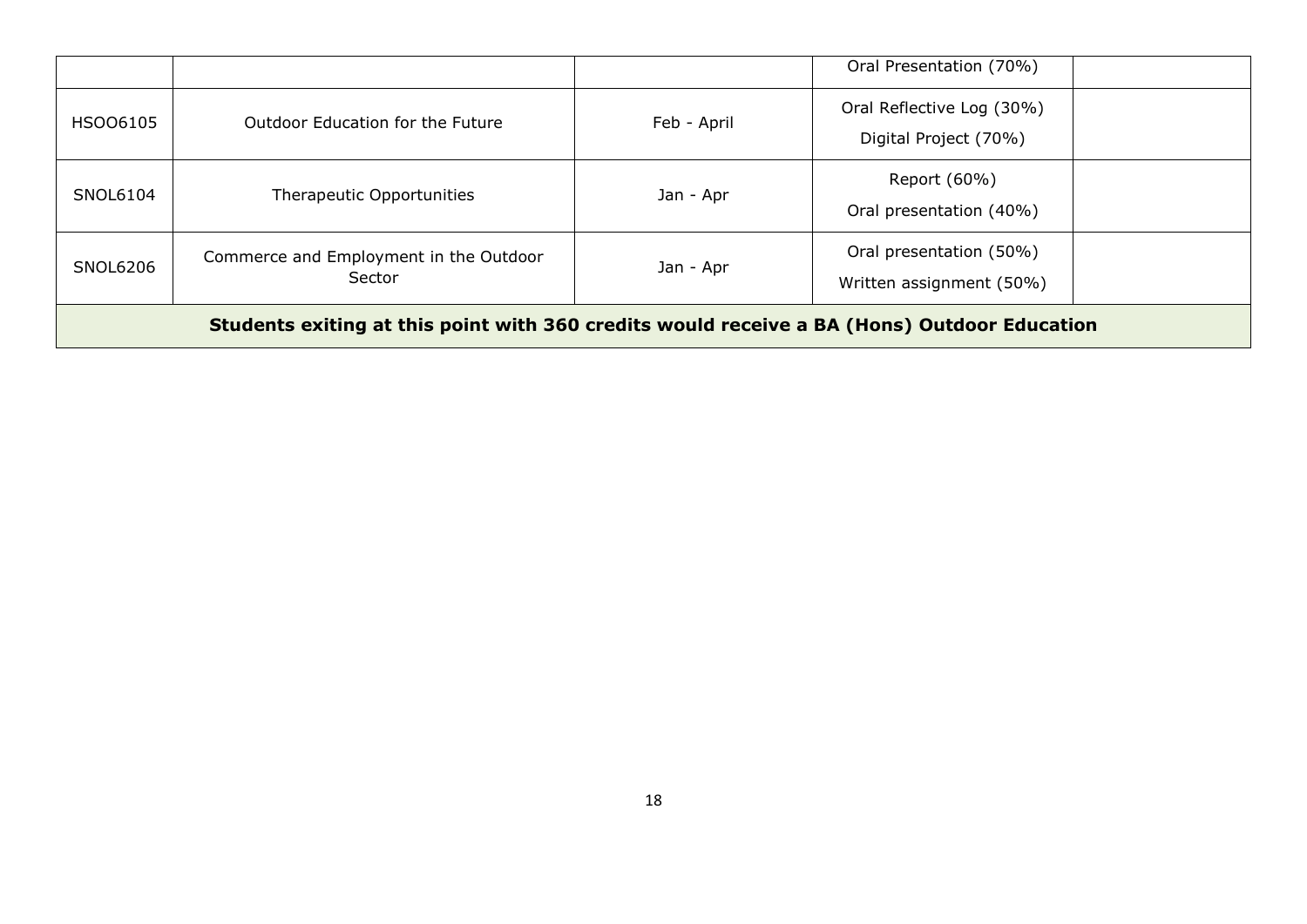# **Exceptions to Academic Regulations**

This programme operates in accordance with the University's Academic Regulations and Academic Procedures and Processes.

| Methods for Evaluating and Improving the Quality and Standards of Learning                                                                                                                                                                                              |                                                                                                                                                                                                                                                                                   |  |  |  |
|-------------------------------------------------------------------------------------------------------------------------------------------------------------------------------------------------------------------------------------------------------------------------|-----------------------------------------------------------------------------------------------------------------------------------------------------------------------------------------------------------------------------------------------------------------------------------|--|--|--|
| <b>Mechanisms used for the</b><br><b>Review and Evaluation of</b><br>the Curriculum and<br><b>Learning, Teaching and</b><br><b>Assessment Methods</b>                                                                                                                   | Module Evaluation<br>$\bullet$<br>Programme Validation and Periodic Review<br>$\bullet$<br><b>Annual Monitoring</b><br>$\bullet$<br>Peer Review of Teaching<br>$\bullet$<br><b>External Examiner Reports</b><br>٠<br>Student Success and Quality Assurance Committee<br>$\bullet$ |  |  |  |
| <b>Mechanisms used for</b><br>gaining and responding<br>to feedback on the<br>quality of teaching and<br>the learning experience $-$<br>gained from: Students,<br>graduates, employers,<br>placement and work-<br>based learning providers,<br>other stakeholders, etc. | <b>Staff Student Forum</b><br>Module Evaluation Forms<br>$\bullet$<br>Programme Evaluation: National Student Survey, UK<br>$\bullet$<br><b>Engagement Survey</b><br>Module/Programme/Personal tutorials<br>$\bullet$<br>Meetings with External Examiners<br>$\bullet$             |  |  |  |

| <b>Date of Programme</b><br><b>Specification Production:</b>       | 24 <sup>th</sup> Nov 2020 |
|--------------------------------------------------------------------|---------------------------|
| <b>Date Programme</b><br><b>Specification was last</b><br>updated: | <b>April 2021</b>         |

**For further information about this programme, refer to the programme page on the University website**

| The following information has implications for potential international applicants<br>who require a Tier 4 visa to study in the UK |    |
|-----------------------------------------------------------------------------------------------------------------------------------|----|
| Is the placement requirement more than 50%<br>of the programme?                                                                   | No |